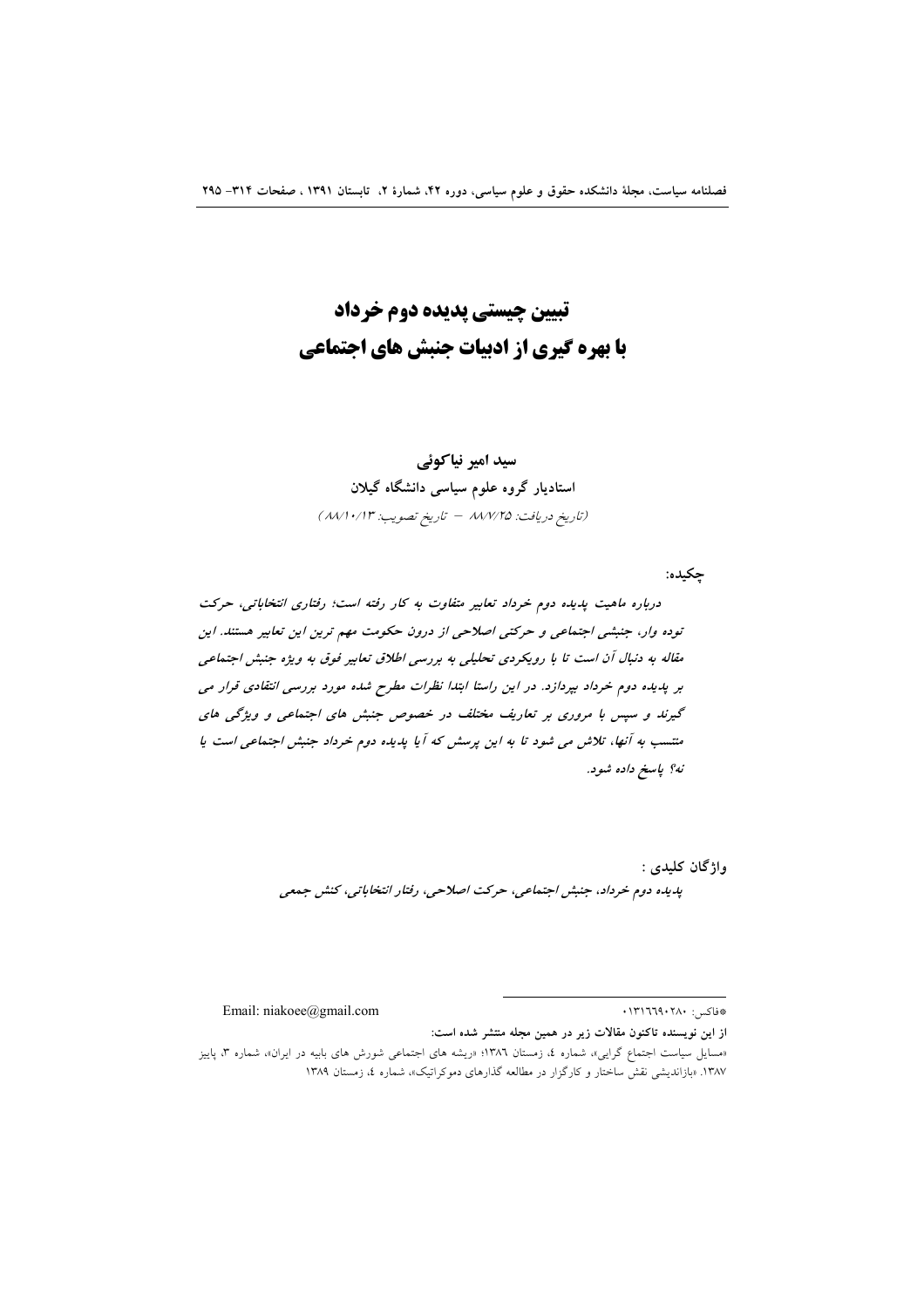#### مقدمه

از مهم ترین مباحث درباره پدیده دوم خرداد چیستی و ماهیت آن است که خلایی بنیـادین در مطالعه آن به چشم می خورد. در اینجـا مـراد از پدیـده دوم خـرداد پویـشی اسـت کـه بـا انتخابات دوم خرداد ١٣٧٦ آغاز شد و فضاى سياسى ايران در سال هاى بعد را تحت تاثير قرار داد. افراد مختلف به فراخور علایق و گرایشهای فکری و سیاسی و برداشت های متنوع خـود راجع به چیستی واقعه دوم خرداد، تعابیر گوناگون به کار برده اند. تعـابیری همچـون انقــلاب، حركت تودهوار، رفتاري انتخاباتي، توطئه يا غائله سياسـي، شـبه جنـبش، حركـت اصـلاحي از درون حکومت که به جنبشی اجتماعی فرانرویید و در نهایت جنبش اجتماعی، مهم تـرین ایـن تعابیر هستند. در این میان در محافل دانشگاهی همواره منازعـه اصـلی حـول آن بـوده کـه آیـا جنبش اجتماعی بیشتر با دوم خرداد تطابق دارد یا منازعات جناحی و رفتار انتخاباتی. گروهـی از نظریه پردازان، پدیده دوم خرداد را جنبشی اجتماعی تلقی کرده اند؛ در حالی که افراد دیگـر آن را فاقد تمام مولَّفه های جنبش اجتماعی می دانند و آن را بیشتر بر اساس منازعات جنــاحی مورد تحلیل قرار داده اند. در این میان باید توجه داشت که در علـوم اجتمـاعی بـه طـور کلــی اَشفتگی مفهومی وجود دارد و تعاریف متفاوت بر پدیده ای واحد اطلاق می شود که این امـر درباره جنبش اجتماعی نیز صدق می کند.

این مقاله در دو بخش ارائه شده است. در بخش اول اطلاق عناوینی چون انقلاب، حرکت تودهوار، رفتاری انتخاباتی و غائله سیاسی بر پدیده دوم خرداد مورد بررسی و انتقاد قـرار مـی گیرد. در بخش دوم نیز با مروری بر مفهــوم جنــبش اجتمــاعی در ادبیــات نظــری جنــبش هــا، چیستی پدیده دوم خرداد با دقت بیشتر مورد توجه قرار می گیرد و این مدعا مورد بررسی قرار می گیرد که آیا می توان پدیده دوم خرداد را جنبش اجتمـاعی تعریـف کـرد؟ و کـدام یـک از تعاریف جنبش ها در ارتباط با آن قابلیت اطلاق بیـشتری دارد؟ بـه طـور کلـی درک درسـت چیستی پدیده ای از یک سو ابهاماتی را می زداید که حـول آن وجـود دارد و از سـوی دیگـر، چشم اندازی مناسب حول تحولات آن ارائه میدهد. در این راستا، این مقالـه نیـز بـه بررسـی چیستی پویش دوم خرداد و تبیین ویژگی های آن می پردازد تا از این رهگذر بتـوان تحـول و در نهایت افول آن را دقیق تر ارزیابی کرد که البته این امر خود مجالی دیگر را می طلبد.

## بخش اول – بررسی انتقادی برخی نظریات

در این بخش به بررسی و نقد اطلاق عناوینی چون انقلاب، غائله سیاسی، حرکت تــودهوار و رفتار انتخاباتی بر یدیده دوم خرداد می پردازیم.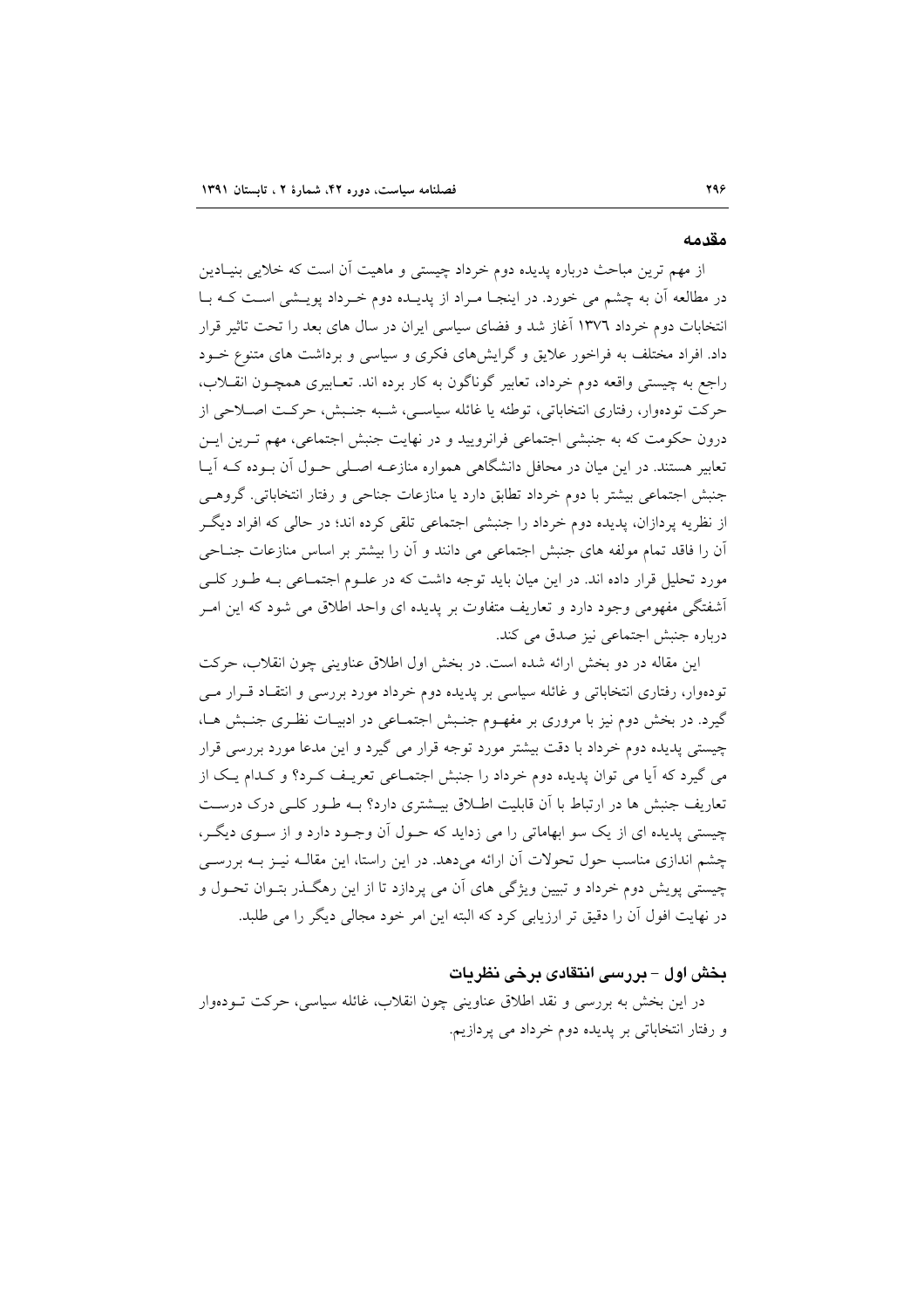#### – دوم خرداد به مثابه نوعی انقلاب

بیشتر افراد و گروههایی که میانه خوبی با نظام جمهوری اسلامی ندارنـد؛ دوم خـرداد را بیهیچ کم و کاستی انقلاب معرفی کردند و با اطمینان و جرأت تمـام مـی گفتنــد ایــن حرکــت مردم، انقلابی سیاسی بود. این افراد در توجیه نظر خود با اشاره به برخی ویژگی هـای انقــلاب مي گويند؛ رخداد دوم خرداد هماننـد انقـلاب، ويژگيهـايي همچـون نقطـهٔ عطـف، فراگيـري، دگرگونیهای گسترده، ایدئولوژی و رهبری داشت. بـر اسـاس ایــن تعبیــر، گــاهی بــه مقایــسه رخداد دوم خرداد با انقلاب اسلامی یرداخته و اعلام شده است که در هر دو واقعه جامعــه در معرض نوسازی قرار گرفت و مردم خواهان مشارکت گسترده بودهاند. بـا ایــن تفــاوت کــه در رخداد دوم خرداد ۱۳۷٦ با توجه به بسته عمل نكردن نظام، روش اصـلاحي، آرام و مـسالمت آمیز در پیش گرفته شد. دلیل مطرح کردن و اشاره بــه ایــن تفــاوت آن اســت کــه اصــلـی تــرین ويژگي انقلاب، خشونت بار بودن أن است و چون دوم خرداد فاقد اين جنبه بود أن را انقلاب آرام، خیزش جدید و اصلاحات رادیکال میiامیدند که چندان تفاوتی با انقلاب نداشت (امیری:  $(97 \cdot 17)$ 

اطلاق انقلاب بر دوم خرداد چندان دقیق نیست. اول آن کـه رفتـار مـردم در دوم خـرداد ۱۳۷٦ و پس از آن در چارچوب نظام و ساختارهای قـانونی آن بـوده و مـردم بـا عملکـرد در چارچوب این ساختارها به دنبال دستیابی به مطالبات سیاسی- اجتماعی خود بودهاند. بــه طـور کلی، کنش نیروهای اجتماعی در چارچوب نظام ًو نه علیه نظام بود و نیروهای اجتماعی بــاور داشتند که با مشارکت در فرآیندهای انتخاباتی قادر به دستیابی بـه مطالبـات خـود هـستند. در حالی که انقلاب در شرایطی رخ میدهد که انسداد سیاسی بر جامعـه حـاکم بـوده و از طریـق ساختارهای قانونی، دستیابی به مطالبات ناممکن باشد. به طور کلی، ساختار سیاسبی جمهوری اسلامی از یک سو و کنش نیروهای اجتماعی در سال ۱۳۷۲ و پس از آن کـه بـه مــشارکت در انتخابات انجاميد؛ خط بطلاني بر انقلاب و عليه نظام ناميدن حركت سياسي مردم است. عــلاوه بر این، تغییرات بنیادی در ساختارهای سیاسی جامعه یکی دیگر از شاخص هـای مهـم انقــلاب محسوب می شود؛ در حالی که در دوم خرداد ۷۲ و پس از آن چنـین پدیـده ای رویـت نمـی شو د.

#### – دوم خرداد به مثابه غائله سیاسی

برخی جریانات مخالف دوم خرداد، دوم خرداد را غوغای سیاسی یـا غائلــه مــی۱دانــد کــه بوسیله چپهای سابق(مشهور به خط امام) ایجاد شده است که بعد از مجلس سوم بــه تــدریج از مناصب سیاسی جمهوری اسلامی کنار گذاشته شدند. چیهایی که از فرصت بدست آمـده پــس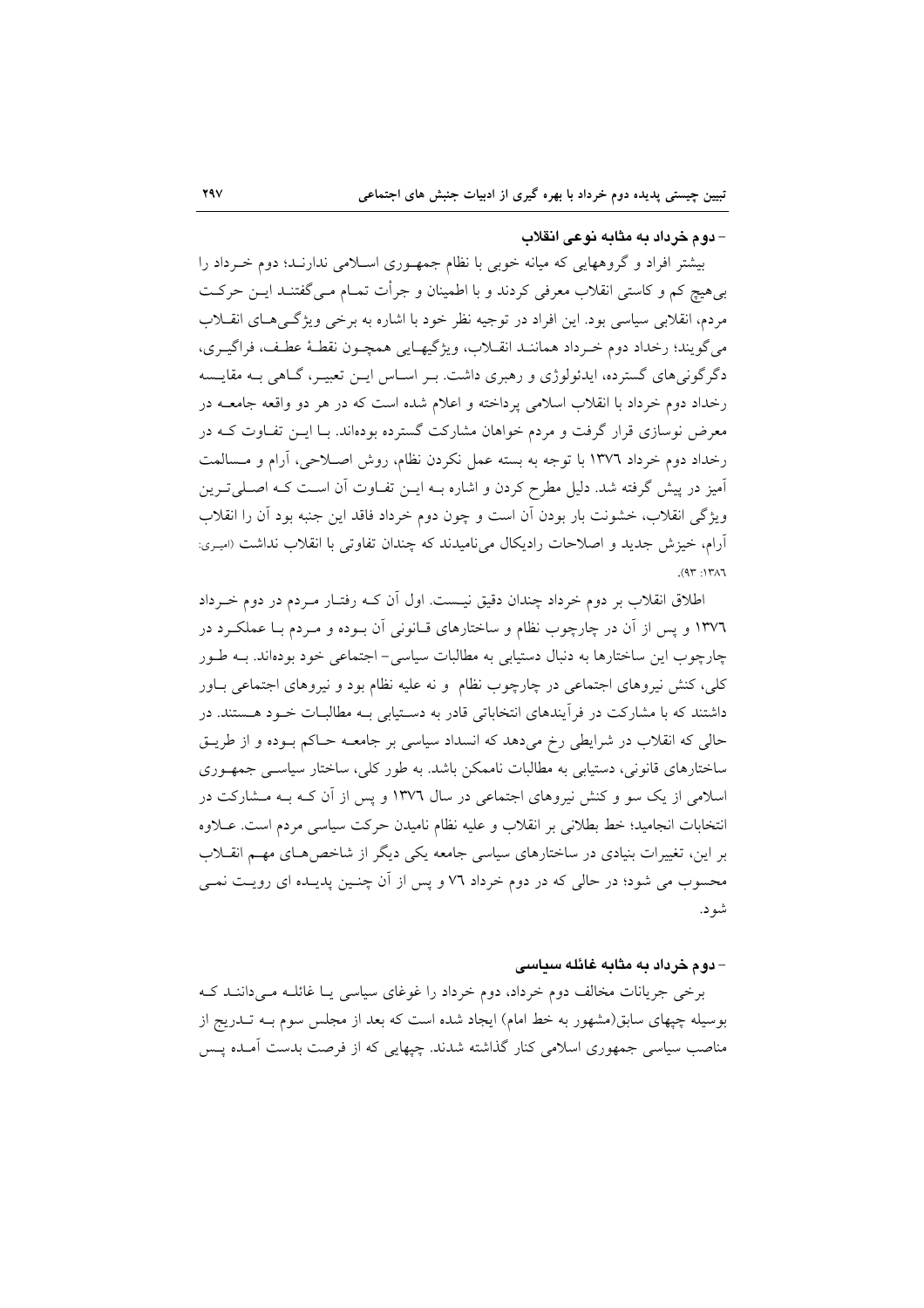از انتخابات دوم خرداد استفاده کرده و به دنبال نفی ولایت فقیه بودند(جلایی پور: ۱۳۸۱: ۱۳). مهم ترین نقطهٔ ضعف رویکردی که دوم خرداد را غائله سیاسی می(دانـد؛ عـدم توجـه بـه تحولات اجتماعی عمده در جامعهٔ ایران در دوران پس از انقــلاب و بــه ویــژه دوره ســازندگی است؛ تحولاتی که در پرتوی آنها زمینه شکل گیری و برجستگی علایق و گفتمانهای جدید در جامعه فراهم آمد. در واقع این رویکرد، نیروهای اجتماعی قدرتمند را نادیده می گیرد کـه بـین سال های ۱۳۷۲ تا ۱۳۸۰ وارد عرصه سیاسی شده و باعث پیـروزی اصـلاح طلبـان در تمـام انتخاباتها شدند. علاوه بر این، اکثر نیروهای موسوم بـه چـب در خـرداد ۱۳۷۲ و پـس از آن ادعا مي كردند كه قصد مقابله با ولايت فقيه را ندارند(سليمي،١٣٨٤: ٢٧) .

– **پدیده دوم خرداد به مثابه رفتاری انتخاباتی** 

برخی دوم خرداد و انتخابات بعدی مانند مجلس ششم را رفتاری انتخاباتی و انتخابی مثـل همه انتخابات میدانند و بر ایـن نظرنــد کــه مـردم در چــارچوب نظــام اســلامی بــرای تحقــق خواستهای خود به جناحی از حکومت رای دادند تا در چارچوب نظـام اسـلامی بـه برقـراری جامعه مدنی و اداره جامعه بیردازند و از این رو اطلاق واژه جنبش اجتمـاعی را گمـراه کننــده تصور می کنند.

در این میان برخی دیگر بر این باورند که چنین رویکردی تقلیل گرایـی اسـت. بــه عنــوان مثال، سعید حجاریان درباره رخداد دوم خرداد میگوید که دوم خرداد رفتار انتخاباتی در داخل جنبش بود. یک بخش اَن (۱۰ میلیون) مثل همـه انتخابــات و یــک بخــش ۱۰ میلیــونی دیگــر جنبش بود و نظريه رفتار انتخاباتي به تنهايي جواب نمي دهد (سليمي،١٣٨٤: ٦٠) از اين منظر:

"خاتمی کسی بود که تقریبا از دستگاه رانده شده و در حاشیه قبرار گرفتیه ببود و بیه رده نخبگان حاشیه ای تنزل یافته بود. از طرف دیگر با توده ای وسیع روبـرو بـودیم کـه محـذوف شده بودند. خصلت جنبش بودن انتخابات هم همین است. بــدون اینکــه بوروکراســی حزبــی وجود داشته باشد، همین ویژگی مشترک که بین خاتمی و توده وجود داشت؛ باعث شـد کـه اینها به راحتی همدیگر را پیدا کنند. این نکته ای مهم است کـه در کـشورهای پیرامـونی مثـل ایران؛ در غیاب سازمان های بسیج کننده توده، رابطـه بـین نخبگــان حاشـیه ای و تــوده شــکل جنبش می گیر د" (رضایی و دیگران ۱۳۷۷: ۵۷-۵۵)

در این میان باید توجه داشت که اگر چه انتخابات دوم خـرداد کنــشی در چــارچوب نظــام سیاسی محسوب می شود؛ اما این انتخابات متفاوت از انتخابات قبلبی بـود. در واقــع هــم در انتخابات دوم خرداد و هم در انتخابات بعدى و وقايع سياسي ايران در سال هاى پس از ١٣٧٦ رگه هایی فراتر از رفتار انتخاباتی صرف به چشم مـی خـورد. وسـعت حرکـت دوم خـرداد و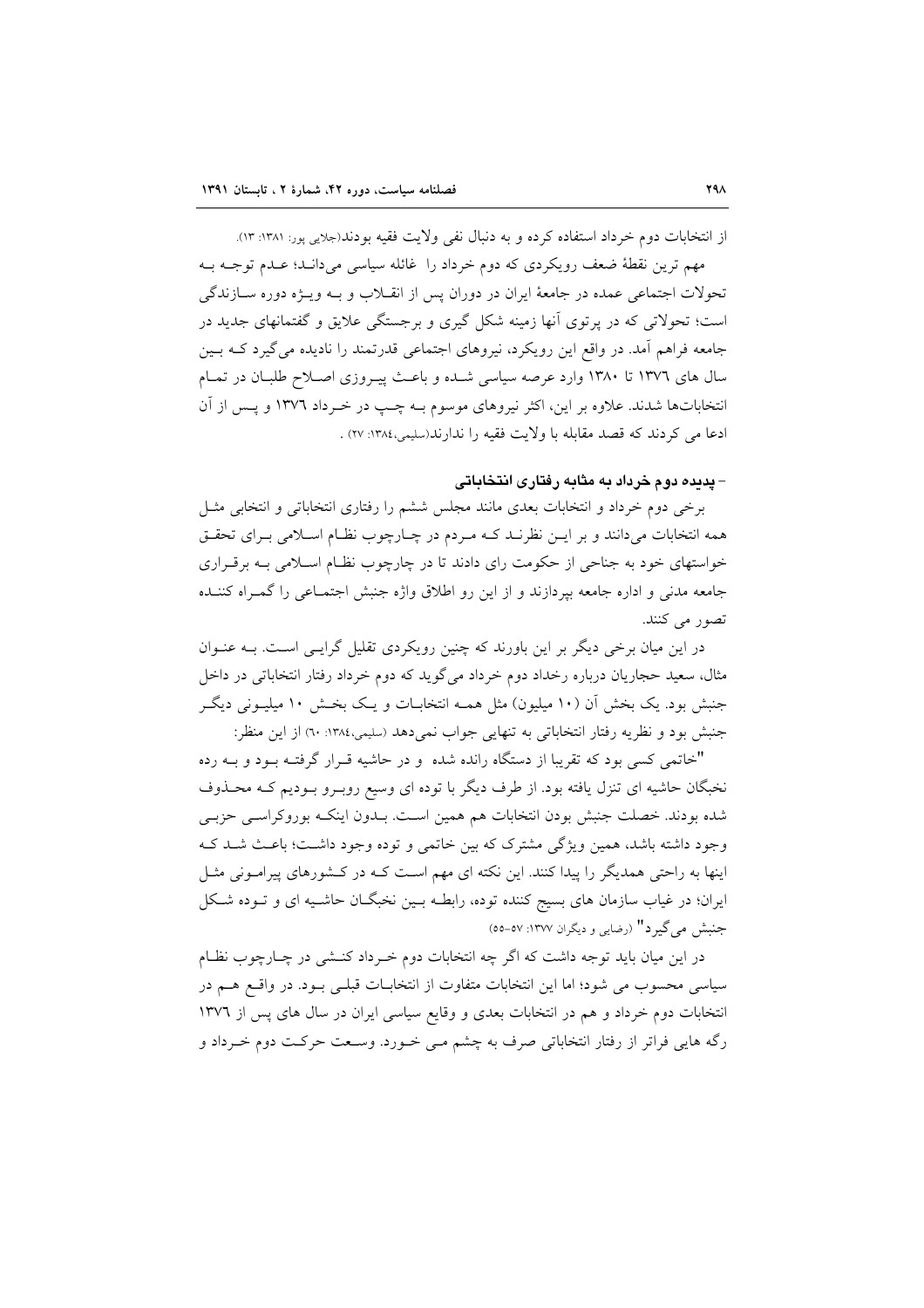تأثیرات آن، حضور فعال نیروهای اجتماعی جدید و سطح مطالبات سیاسـی- اجتمـاعی را کـه فضای سیاسی جامعه ایران را به مدت چند سال تحت تاثیر قرار داد؛ تنها نمبی تـوان بــه رفتـار انتخاباتی صرف تقلیل داد و به نظر می رسد که نظریه رفتار انتخاباتی به تنهایی قادر بــه تبیـین همه ابعاد يديدهٔ دوم خرداد نباشد.

#### - دوم خرداد به مثابه حرکت توده وار

افرادی دیگر، رخداد دوم خرداد (انتخابات ریاست جمهوری) را حرکتبی تـودهوار معرفـی کردهاند. به عنوان مثال بهزاد نبوی می گوید: « توده بی شکل، ۲۰ میلیون یا ۲۲ میلیـون مـی آینـد به اّقای خاتمی رای میدهند. این توده هواداران یک حزب، یک جبهـه و یـک گـروه نیـستند. احزاب نیرومندی نیز آنها را رهبری نمی کنند. تازه بعـد از دوم خـرداد یکـی دو حــزب جدیــد نسبتاً شبیه احزابی که می توان به آنها عنوان حزب داد، شکل گرفتند. دوم خرداد که به پیــروزی رسید، اصلا این هم وجود نداشت و مردمی که به دنبال اصلاحات آمدند یک تـوده بـم شـکل، غیرمتشکل و غیر منسجم بودند»(نبوی ۱۳۸۱: ۳٤). به طور کلی نبوی بر وجود توده بی شکل تاکید می کند که حتی به لحاظ فکری غیرمنسجم است و پایگاه اجتماعی حرکت دوم خرداد را ایــن تودہ ہے شکل مے داند.

به نظر نگارنده، اگر چه رگه هایی از مطالبات ببی شکل در انتخابـات ۱۳۷٦ وجـود دارد؛ ولی می توان بین واقعه دوم خرداد (انتخابات هفتمین دوره ریاست جمهـوری) و پدیــدۀ دوم خرداد تفکیک قائل شد که به عنوان پویشی اجتماعی فضای جامعه ایران را در سال های بعـد درنوردید. به طور خلاصه می توان گفت که در سال های منتهی به دوم خرداد در اثـر تحـولات ساختاری از یک سو و برخی نارضایتی های اجتماعی و سیاسی از سوی دیگر، گرایشی سـلبی نسبت به ناطق نوری به عنوان نماد تداوم وضع موجود در انتخابـات شـكل گرفـت و در ايـن میان اکثر مردم، خاتمی را برگزیدند. لذا موجی از «نه» به ناطق نوری در آرای «آری» به محمـد خاتمي تبلور يافت؛ لذا با توجه به ضعف جامعهٔ مدنى در ايران مى توان پذيرفت كه جنبههـايي از یوپولیسم و تمایلات شناور در رای به خاتمی مشاهده می شود. ولی بایـد توجـه داشـت کـه یس از دوم خرداد و در پر توی گسترش تشکا های مدنی و حضور فعال تر نیروهای اجتمـاعی در عرصه سیاسی به مرور آن تمایلات شناور شکلی عینی تر به خود می گیرد. طوری که پــس از دوم خرداد دیگر نمی توان انتخابات بعدی از جمله انتخابات نخستین دوره شوراها و مجلس ششم را پویولیستی نامید. در واقع، پس از دوم خرداد و در پرتوی نقش آفرینی فعال گروهها و مطبوعات موسوم به دوم خردادی، آن تمایلات شناور عمدتاً در جهت مطالباتی چون گـسترش آزادی سیاسی، مردمسالاری دینی و حاکمیت ملی برساخته می شوند. از ایــن منظـر، اگرچــه در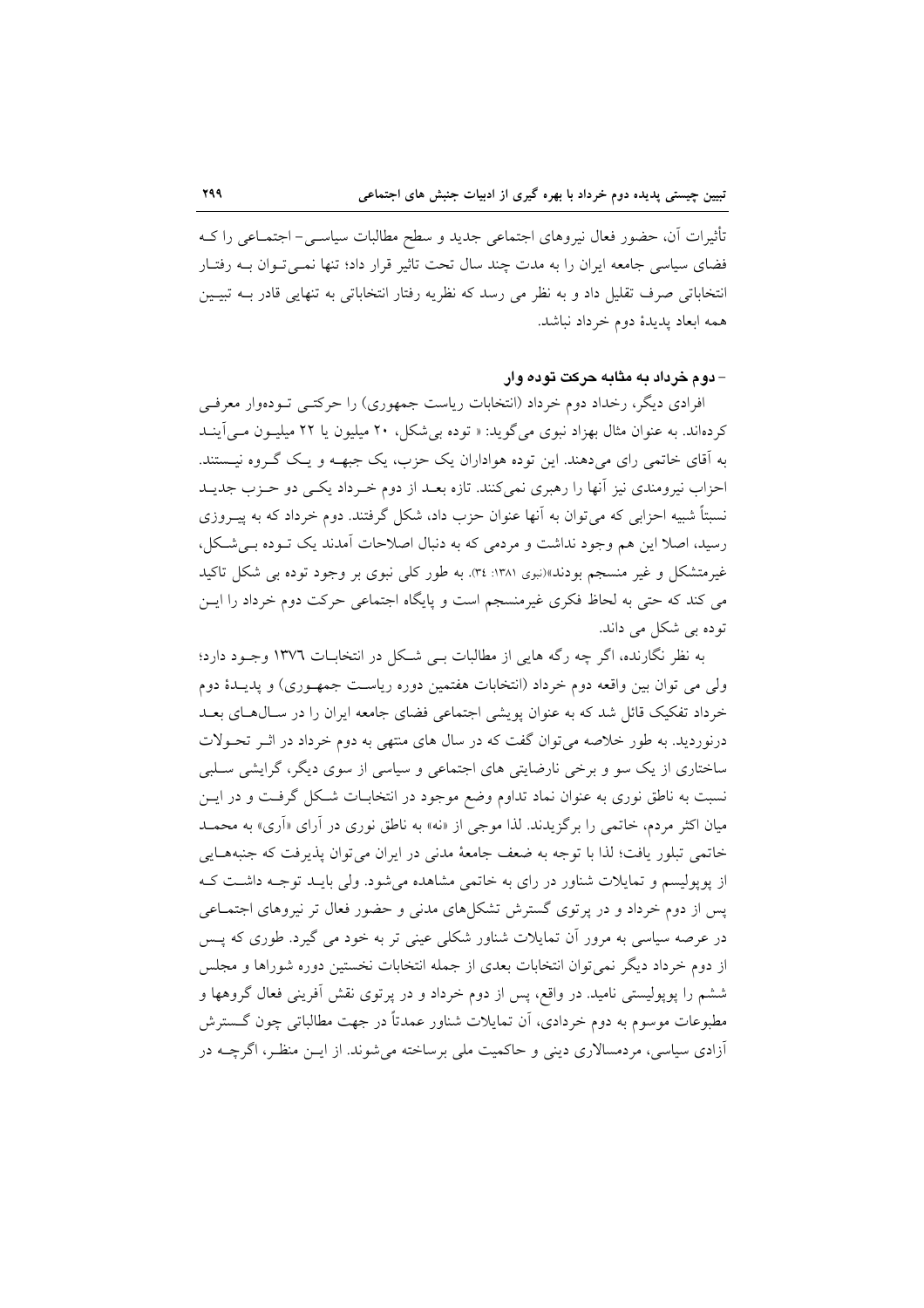واقعه دوم خرداد رگه هايي از پويوليسم وجود دارد؛ ولي اگر پديـدۀ دوم خـرداد را حركـت و یویش قلمداد کنیم؛ به مرور یوپولیسم در آن کمرنگ تر می شود.

## بخش دوم – آيا يديده دوم خرداد، جنبش اجتماعي است؟

همانطور كه ملاحظه شد؛ اطلاق عناويني چون انقلاب، رفتار انتخاباتي، حركت تــوده وار و غائله سیاسی بر پدیده دوم خرداد با مشکلاتی مواجه است و نابسنده به نظر می رسـد. در ایــن میان، جنبش اجتماعی و حرکت اصلاحی از درون حکومت مهم ترین ادعاهای دیگر است ک حول این پدیده به کار می رود. در این مجال، قبل از بررسی این ادعاها لازم است بـه بررسـی تفصیلی مفهوم جنبش اجتماعی و تعـاریف گونـاگون آن پرداختـه شـود تـا کارآمـدی ایــن دو ديدگاه نمايان تر گردد.

#### – جنبش اجتماعي

یکی از مفاهیمی که در علوم اجتماعی کاربرد بسیار پیدا کرده و تعـاریف مختلـف در بـاره آن وجود دارد، مفهوم جنبش اجتماعی است. اگر به پیروی از تعریـف وسـیع فرهنـگ واژگـان آکسفورد از جنبش اجتماعی در وهله نخست، آن را «جریان یا مجموعهای از کنـشها و تلاشـها از سوی مجموعهای از افراد» تعریف کنیم که « به شکلی کم و بیش پیوسته بـه سـمت هـلـفی خاص حرکت میکنند یا به آن گرایش دارند»؛ آن را رفتاری اجتماعی می بینیم کـه ماننــد ســایر رفتارها و كنشهاى اجتماعى مى تواند موضوع مطالعات جامعه شناختى قـرار گيــرد. بــا وجــود این، اقدام جمعی، گروهی از افراد جامعه برای نیل به هـدفی کـم و بـیش مـشخص مـیتوانـد کنشهای اجتماعی متفاوتی را شامل شود؛ می تواند محدود یا گسترده، معطوف بـه ایجـاد تغییــر مطلوب یا جلوگیری از تغییر نـامطلوب، متکـی بـر ابـزار نهـادین یـا غیرنهـادین، قـانونی یـا غير قانوني، خشونت أميز يا غيرخشونتأميز؛ واجد پيامدهاي محدود يا نامحـدود، خواسـته پـا ناخواسته در عرصههای اجتماعی، فرهنگـی، اقتـصادی و یـا سیاسـی باشــد و دارای اشــکال و درجات متفاوت سازماندهي بوده و متضمن اشكال و درجات متفاوت تعارض و اعتراض باشد (مشیرزاده ۱۳۸۱: ۱۱-۱۰). از جمله مفاهیم دیگری که با جنبش اجتماعی پیوند دارند و هـر یـک بـه تنهایی از صور کنش اجتماعی محسوب میشوند؛ می توان بـه رفتـار جمعـی، کـنش یـا اقـدام جمعي، اعتراض اجتماعي، تعـارض يـا تـضاد اجتمـاعي، مبـارزه اجتمـاعي، اقـدام مـستقيم و خشونت اجتماعی اشاره کرد. اما این مفاهیم نسبت به مفهوم جنبش اجتماعی جنبه عـام تـر یـا خاص تر و یا نسبت به یکدیگر و نیز نسبت به مفهوم جنبش اجتماعی جنبه عموم و خصوص من وجه دارند. از ديد نظريه پردازان مختلف، مفاهيم فوق هر يـک بــه نــوعي در مفهــومبنــدي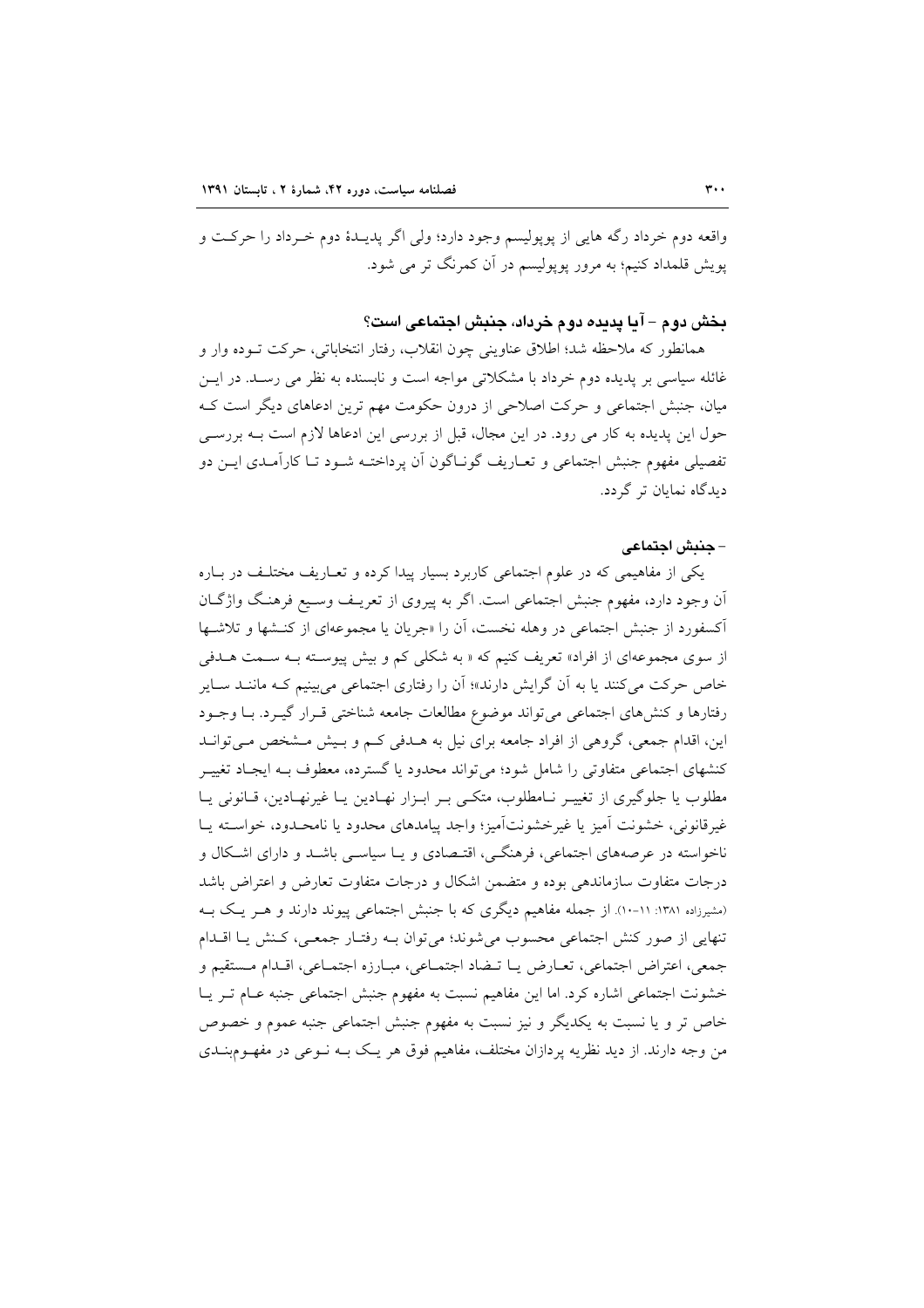جنبش اجتماعي اثر دارند. برخي نظريه پردازان، جنـبش اجتمـاعي را ذيـل رفتارهـاي جمعـي، برخی جزء یکی از انواع کنش جمعی و عدمای آن را از انواع تعارض اجتماعی یا از نمودهای اعتراض جمعی میدانند. برخی نیز بر اهمیت اقـدام مستقیم و یـا خـشونت در جنـبش هـای اجتماعی تاکید دارند. (ممان : ١٦-١٤) در این بخش برای آنکه در کی مناسبت ر از جنبش هـای اجتماعی ارائه دهیم به بیان و بررسی مهم ترین تعاریف جنبش های اجتماعی در میان متفکران برجسته ميپردازيم.

جنبش های اجتماعی از دیرباز بـه عنـوان تلاشـهای سـازمان یافتـه بـرای ایجـاد تغییـرات اجتماعی تعریف شدهاند. در تعریف دیگر، جنبش های اجتماعی را تلاشهای عـده ای کثیـر از مردم برای حل دسته جمعی مشکل دانسته اند که همگی آنهـا بــه آن مبـتلا هـستند. ( ,Dieter  $(2009:34)$ 

گی روشه در تعریف جنبش اجتماعی می نویسد: جنبش اجتماعی عبارت است از ســازمانی کاملا شکل گرفته و مشخص که به منظور دفاع و یا گسترش و یا دستیابی به هدفهایی خاص به گروهبندی و تشکل اعضا می پردازد (گی روشه ۱۳۷۰: ۱۲۷:).

آنتونی گیدنز در کتاب جامعه شناسی خود جنبش اجتماعی را کوشش جمعی برای پیـشبرد منافع مشترک یا تأمین هدفی مشترک از طریق عمل جمعی خــارج از حــوزه نهادهــای رســمی تعريف مي كند(گيدنو: ١٣٨٠: ٦٧٢-٢٧١).

چارلز تیلی و لستر تارو نیز در کتاب سیاست ستیهنده به تعریف جنبش اجتمـاعی پرداختـه اند. از نظر أنها، جنبش اجتماعی فعالیت جمعی مستمر است که ادعا یا مطالبهای دارد و در این راستا از کنش های مکرر برای اعلان این مطالبه استفاده می کند و بر پایه سازمان هــا، شــبکههــا، رسوم و همبستگی این فعالیتها را ادامه میدهند. لذا جنبش های اجتماعی عناصـر زیـر را در هم مي اَميزند:

۱. فعالیتهای مستمر که مطالبه و خواستهای را دنبال می کند؛

۲. مجموعهای از اقدامات جمعی شامل راهپیمایی، تظاهرات، ایجاد انجمنهای تخصصی، جلسههاي عمومي، بيانيهها، لابي گري، نوشتن طومار و...؛

۳. نمایشات عمومی مکرر از تعداد، تعهد، اتحاد و ارزشـمندی از طریــق ابزارهــایی چــون راهیپمایی در صفوف منظم، پوشیدن نمادهایی که آرمانها را اعلان می کند و نمایش می دهـد. دادن شعار و سـرود خوانـدن، نمـايش نمادهـا، محـصور كـردن و حـضور وسـيع در اطـراف ساختمانهای دولتی و عمومی به نشانه اعتراض و...؛

٤.اين جنبش ها بر پايه سازمان ها، شبكهها، رسوم و همبستگيهايي كه ايـن فعاليـتهــا را بر يا مي دارد- پايههاي جنبش هاي اجتماعي- هستند" (Tilly and Torrow. 2007: 8).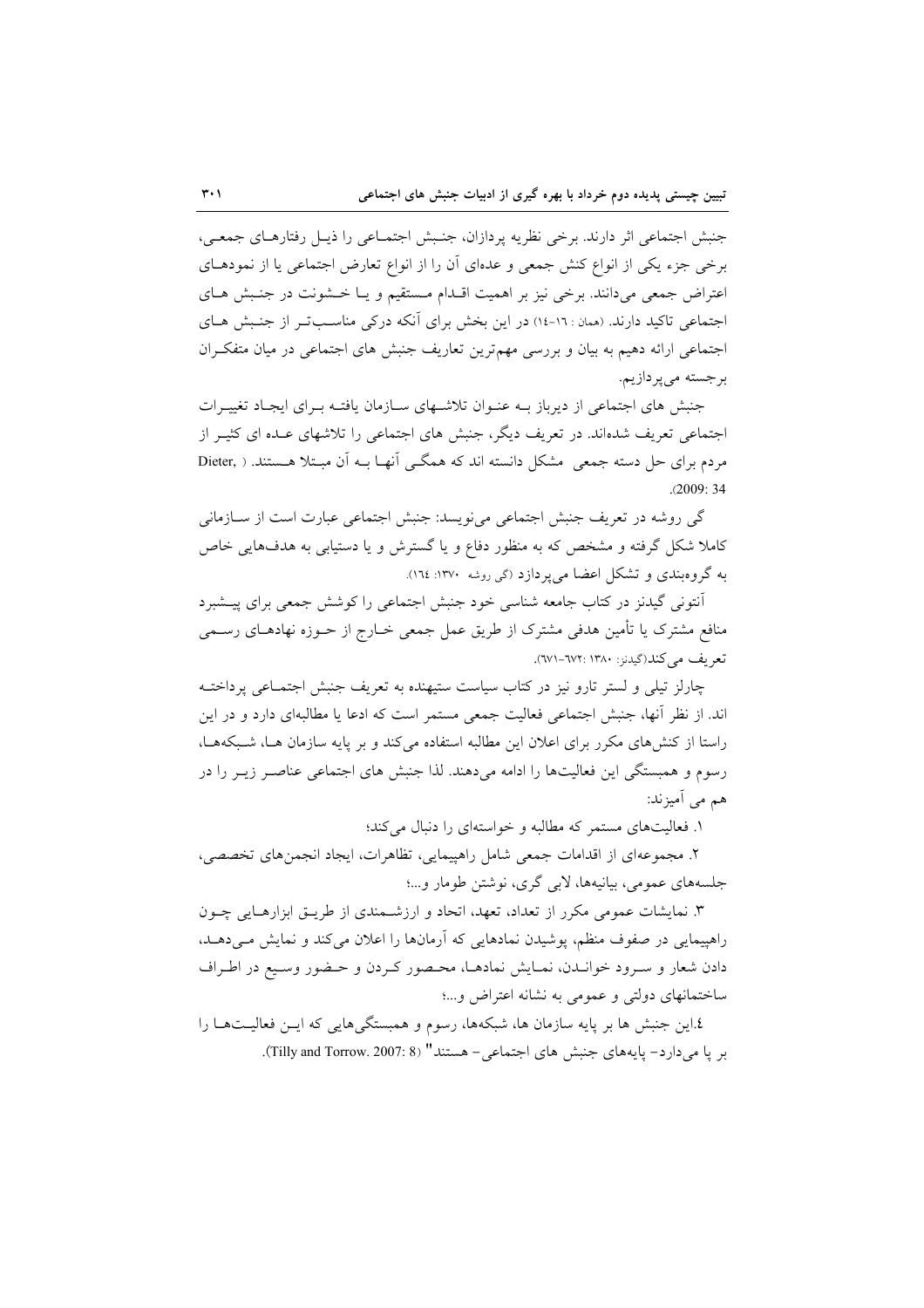ماریودیانی نیز در مطالعه ارزشمند خود در باره مفهوم جنبش اجتماعی بر تعاریفی که ترنـر و کیلیان، زالد و مک کارتی، چارلز تیلی، اَلن تورن و اَلبرتو ملوچی از جنـبش هـای اجتمـاعی داشتهاند، تمرکز میکند تا تعریفی مبسوط و کامل ارائه دهد. از نظر او این متفکران نماینــدگان چهار جریان عمده در تحلیل جنبش اجتماعی پس از سال ۱۹٦۰ هستند که عبارتند از: رویکرد رفتار جمعی (ترنروکیلیان)، رویکردهای مختلفی که اگر چه ویژگیهایی متنوع دارنـد ولـی در ذیل نظریه بسیج منابع گنجانده شدهاند(زالدو مک کارتی)؛ چشم انداز فرآیند سیاسی (تیلـی) و رويكرد جنبش هاي جديد اجتماعي (ملوچي و تورن) (Diani, 1992 : 129).

ترنر و کیلیان، جنبش اجتماعی را نوعی خاص از رفتار جمعی مے داننـد کـه بـا رفتارهـای نهادی و سازمانی متفاوت است. با این حال و برغم این ویژگی ها، رفتار جمعی را نمـی تـوان به فقدان سازمان یا رفتار غیرعقلانسی فروکاهیـد؛ بلکـه رفتـار جمعـی تنهـا حـاکی از گـرایش سازمانی نافشرده تر است. از نظر آنها جنبش اجتماعی، جمعیتی است که با میزانـی از تــداوم و استمرار عمل می کند؛ برای ایجاد یا مقاومت در برابر تغییری در جامعه یا سازمانی که عضوش هستند. جنبش به مثابه جمعیت، گروهی با عضویت ناپایـدار و نامحـدود و رهبـری اسـت کـه موقعیت آن بیشتر بوسیله واکنش غیر رسمی هواداران تا رویه هـای رسـمی بـرای مـشروعیت بخشي به اقتدار تعيين مي شود (١٣٢: Diani, 1992)

به نظر ترنر و کیلیان جنبش اجتماعی فعالیتی است که میزانی از استمرار و تداوم در آن بـه چشم میخورد؛ اهدافی را تعقیب میکند؛ اعـضای آن بـرای مـدتی نـه چنـدان کوتـاه گـردهم میآیند و این اعضا خود را منتسب به جنبش اجتماعی مـیداننـد؛ جنـبش اجتمـاعی همچنـین فعالیتی مداوم را طلب می کند؛ بتدریج ساختمند شده، سازمانی را شکل می دهد. برای نیل بـه اهداف تعیین شده، تقسیم کاری بین اعضا پدید می[ورد؛ رهبری پیـدا مـیشـود؛ ثبـاتی نــسبی تجربه مي گردد و هويتي متمايز كننده به كف مي آيد. در پيدا شــدن رهبـري و تقــسيم كـار، نــه رويههاي سياسي مرتبط با اقتدار يا اتوريته بلكه حركات خودجوش و غيـر رسـمي و بــه طـور خلاصه مردمی و تمایلی تدریجی در کار است و از توافق نانوشته و ضمنی در بین اکثریت اعضا خبر میدهد و به تدریج اعضای جنبش هویتی «مامحور» بدست می آورند (پیران: ۱۳۸٤: ۲۵).

زالد و مک کارتی، جنبش اجتماعی را مجموعهای از عقاید و باورها در جمعیتی مے داننـد که اولویت آنها برای تغییر برخی عناصر ساختار اجتماعی یا توزیع پاداشها و یـا هــر دو را در آن جامعه نشان میدهد. برای پیش بینی احتمال تبدیل اولویتها به کنش جمعی، این متفکران بر سازمان های از پیش موجود و همگرایی بخشهایی از جمعیت تمرکز می کننـد کـه در ایــن اولويتها شريك هستند( 78: McCarthy and Zald, 1977).

لازم به ذکر است که در میان تعاریف گوناگون جنبش اجتماعی، تعریف زالدو مک کارتی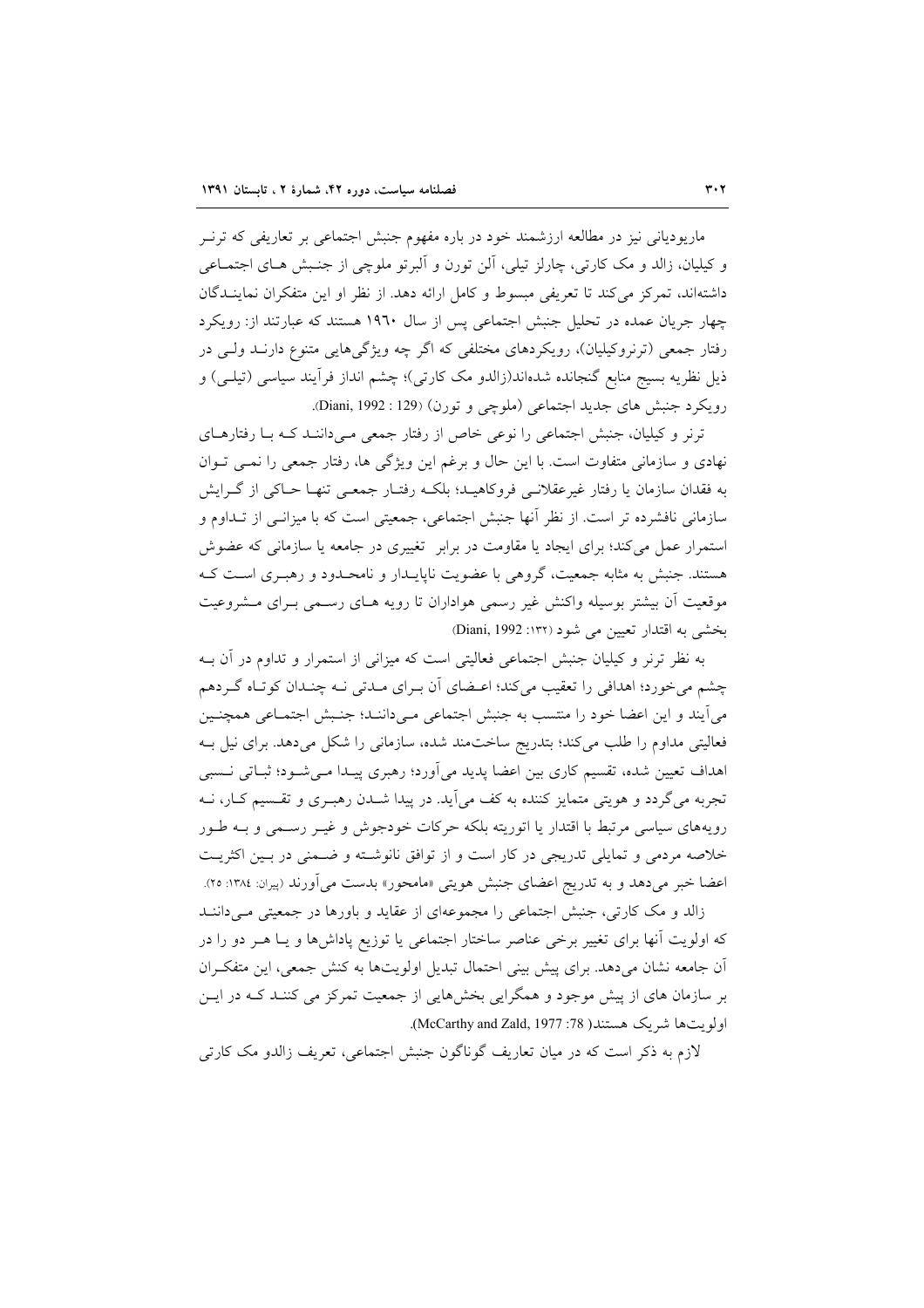كمي متفاوت به نظر مي رسد. زيـرا أنهـا جنـبش اجتمـاعي را مجموعـهاي از عقايـد و باورهـا تعریف می کنند؛ در حالی که در سایر تعاریف معمولاً از جنبش اجتماعی به عنوان مجموعــهای از افراد نام برده می شود؛ در حالی که از نظر زالد و مک کارتی ایـن مجموعــه از افـراد را بایــد تحت عنوان سازمان جنبش اجتماعی تعریف کرد(36 :Dieter,2009)

زالد و مک کارتی در پژوهشهای خـود از مفـاهیمی چـون ضـد جنـبش، سـازمان جنـبش اجتماعی، صنعت جنبش اجتماعی و بخش جنبش اجتمـاعی اسـتفاده مـی کننـد. ضـد جنـبش مجموعه ای از باورها و عقاید در جمعیت است که در مقابل جنبش اجتماعی قـرار مـیگیـرد. سازمان جنبش اجتماعی سازمانی پیچیده یا رسمی است که اهدافش را با اولویتهای جنبش اجتماعي يا ضد جنبش همانند مي داند و تلاش مي كند تا آن اهـداف را محقـق كنـد. صـنعت جنبش اجتماعی شامل تمام سازمان های جنبش اجتماعی است که هدفشان دستیابی بـه وسـیع ترين اولويتهاى جنبش اجتماعي است. بخش جنبش اجتماعي نيز همه صنايع جنبش اجتمـاعي در جامعه را شامل می شود بدون در نظر گرفتن این که بـه کـدامین جنـبش اجتمـاعی متـصل هستند (Ibid:131) بزرگ ترین دغدغه زالد و مک کـارتی آن اسـت کـه تحـت چـه شـرایطی، مجموعه باورها به عمل عینی تبدیل می شود. از این منظر هم به رهبرانی با تجربه سیاسی قبلی و هم سازمان های قدرتمند عمدتا شغلی نیاز است. عبلاوه بـر ایـن، بـر شـرایطی کـه ایجباد سازمان های جنبش اجتماعی را تسهیل میکند و پویائیهای رقابت و همکاری بین سازمان هـا .<br>نیز تاکید شده است (Diani, 1992: 133)

چارلز تیلی نظریه پرداز برجسته دیگر در تعریف جنبش اجتماعی می گوید که جنبش هـای اجتماعی، چالشی خودآگاه، مستمر و سازمان یافته است که بـر هویـت مــشترک میـان شــرکت کنندگان در آن دلالت دارد. از نظر او، جنـبش هـای اجتمـاعی در واقـع رشـتهای مـستمر از تعاملات میان دارندگان قدرت و افرادی هستند که به طور موفقیت آمیز ادعا می کنند به نیابت از موكلان خود كه فاقد نمايندگي رسمي هستند ،سخن مي گويند كـه در حـين آن، ايـن افـراد تقاضاهای خود را برای تغییرات در توزیع یا اعمال قدرت به صورت کاملا آشکار و علنی بیان می کنند و برای پشتیبانی از این مطالبات، تظاهرات عمومی و کنش های دیگر انجام مـیدهنـد. جنبش های اجتماعی، چالش خودآگاهانه مستمر و سازمان یافته است کـه بـر هویـت مـشترک ميان مشاركت كنندگان دلالت مى كند(133 :Ibid).

از نظر چارلز تیلی، توان جنبش اجتماعی از حاصل ضرب چهار معیار ارزشمندی، اتحـاد، شمار و تعهد، بدست می آید:

<mark>ارزشمندی:</mark> متانت، برازندگی یوشش، دربرگیری روحانیون و سایر بزرگان، حمایت مراجع اخلاقی و مدارک حاکی از صدمات ناعادلانه پیشین؛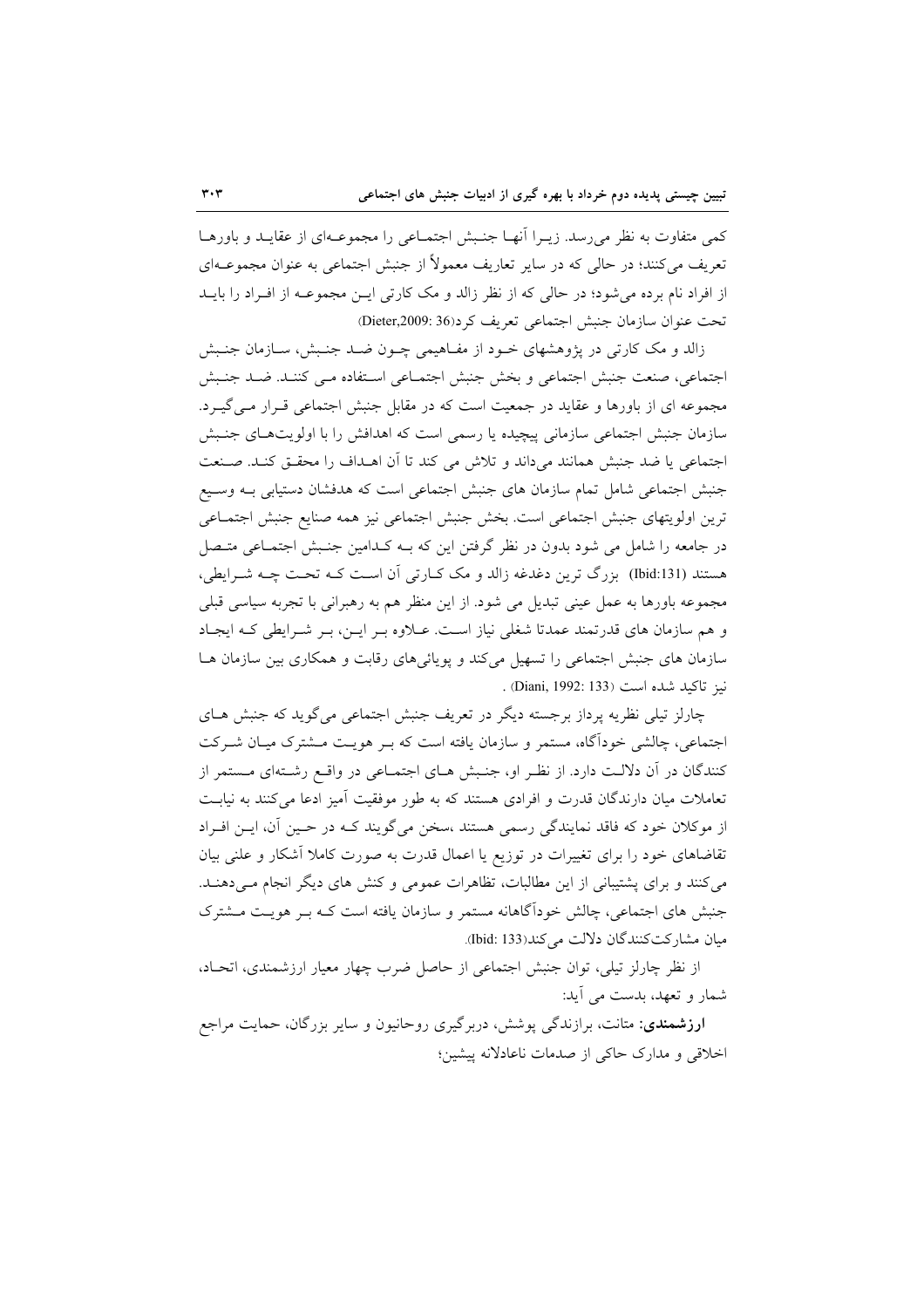**اتحاد**: جامههای همسان، راهپیمایی یا پایکوبی جمعی، شعار دادن و سرود خواندن، هـورا کشیدن، زنجیر کردن بازوان به یکدیگر، پوشیدن یا حمل نشانههای مشترک و تأکید مستقیم بـر برنامه مشترک یا هویت جنبش؛

<mark>تعداد:</mark> میزان پر کردن فضای عمومی، ارائه طومارها، نمایندگیِهای واحـدهای چنـد گانـه «مانند انجمنهای همسایگی» ادعاهـای مـستقیم حـول میـزان حمایـت مردمـی چـه از طریـق صندوقهای رای یا برگه های عضویت و یا اعانههای مالی حامیان؛

**تعهد**: یافشاری در فعالیتهای پرهزینه پــا پرخطـر، و تأکیــد بــر آمــادگی بــرای اســتقامت و مقاومت (Guiani, McAdam, Tilly, 1999: 261).

رویکرد جنبش های جدید اجتماعی کـه تـورن از مهـم تـرین نظریـه پـردازان آن اسـت؛ جنبش های اجتماعی را به تغییرات ساختاری و فرهنگی گسترده در جوامع پیونـد مـیزنـد. از نظر تورن، جنبش اجتماعی رفتار جمعی سازمان یافته بازیگری طبقاتی است کـه علیـه رقیـب خود بر سر كنترل اجتماعي تاريخمندي در اجتماعي عيني مبـارزه مـي كنـد(Diani, 1992:133 ). براساس آرای تورن، اصول سه گانه جنبش های اجتماعی عبارتند از:

اصل هويت: جنبش اجتماعي بايد داراي هويتي باشد؛ يعني اينكـه بايـد مـشخص  $-1$ کند از چه افرادی تشکیل شده؛ سخنگوی چه افـراد و گـروههـایی از مـردم اسـت و مـدافع و محافظ چه منافعی است؛

اصل ضدیت یا مخالفت: جنبش اجتماعی همیشه در برابر نـوعی مـانع یـا نیـروی  $-7$ مقاوم قرار دارد و در نتیجه پیوسته سـعی بــه درهــم شکــستن دشــمن یــا دشــمنانی دارد و بــه این ترتیب، جنبش اجتماعی لزوماً دارای حریف است؛

۳-اصل همگانی بودن: جنبش اجتماعی به نام ارزشهایی برتر، ایده هایی بزرگ، فلـسفه و یا ایده ای مذهبی آغاز می شود. کنش آن ملهم از تفکر و عقیده ای است که تاحد امکان سـعی در گسترش و پیشرفت دارد(گی روشه، ۱۳۷۰: ۱۲۷–۱۶۱).

البته تورن، جنبش های اجتماعی را حداقل در سه گونه متفاوت جوامع مورد بررسی قــرار داده است؛ گونه اول، جوامع فراصنعتی دموکراتیک سرمایهداری هستند؛ مثـل فرانـسه، اروپـای غربي، «جنبش دانـشجويي ١٩٦٨ يـا اعتراضـات ضـد هـستهاي»؛ گونـه دوم جوامـع توتـاليتر سوسیالیستی صنعتی هستند. تحلیـل تـورن از جنـبش همبـستگی در لهـستان نمونـهای از ایـن جوامع است و در نهایت، گونه سوم جوامع، جوامع وابسته غیـر دموکراتیـک در حـال صـنعتبی شدن هستند که از نظر اقتصادی تحت کنترل بورژوازی خارجی هستند. انقلاب شیلی نمونهای است كه تورن از اين جوامع مثال مي زند(193 :00mmen, 2004).

ملوچی نظریه پرداز دیگـر جنـبش هـای جدیـد اجتمـاعی در تعریـف جنـبش اجتمـاعی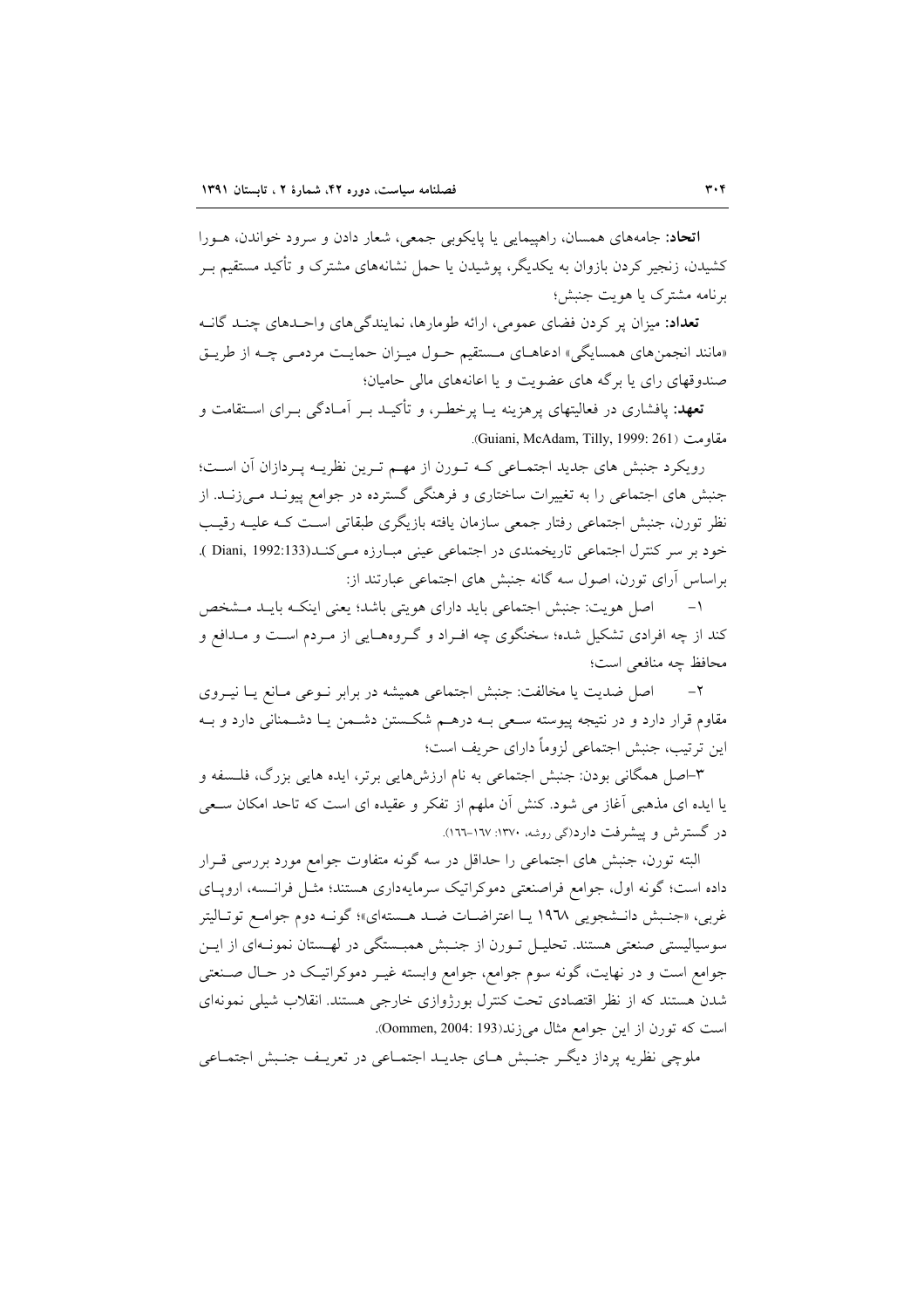می گوید؛ جنبش های اجتماعی نوعی خاص از پدیـدههـای جمعـی اسـت کـه سـه بعـد را در برمي گير د:

۱) شکلی از عمل جمعی است که مستلزم همبستگی است؛

۲) درگیر منازعه می شود و لذا در مقابل رقیبی است کـه او هـم بـر ارزش هـا یـا کالاهـای مشترک ادعا دارد؛

۳) محدوده سازگاری نظام را درهم میشکند که میتوانـد بـدون تغییـر یـافتن سـاختارش تحمل كند(134 :Diani, 1992).

به طور كلي، كانون توجه چشم انداز جنبش اجتمـاعي جديـد، پيوسـتگي ميـان تغييـرات ساختاری وسیع است که گفته می شود توصیف کننده جامعـه مابعـد صـنعتی اسـت و مـسایل هویتی برای افراد است که ایــن مهــم بــا رویکــردی نظــام منــد بــه خــود مفهــوم هویــت اَغــاز می شود (لارنا و دیگران، ۱۳۸۷: ۲٦) .

ماریو دیانی با بررسی تعاریف چشم اندازهای مطرح شده بـر حـداقل چهـار جنبـه اشــاره داردكه نظريه پردازان فوق در تعريف جنبش اجتماعي مورد اشاره قرار دادهاند:

۱) وجود شبکهای از تعاملات غیر رسمی بین تعدادی از مردم، گروهها و یا سازمان ها؛

۲) هويت جمعي مشترک ميان بازيگران و فعالان جنبش؛

۳) تاکید مشخص بر منازعه به عنوان عنصر محوری مفهوم جنبش اجتماعی؛

٤) انجام اقداماتی که اساساً خارج از حوزه نهادی و رویـههـای معمـول زنـدگی اجتمـاعی است (138 -134 :1994).

البته ماریو دیانی معتقد است که شاخصهایی مانند ماهیت فرانهادی جنبش هـای اجتمـاعی، تفوق خشونت یا اعتراض سیاسی مختل کننده و… را نمـیتـوان ذاتــاً جــزو عناصــر اصــلی در تعريف جنبش اجتماعي در نظر گرفت. بلكه اين شاخصها در متمـايز كـردن انـواع جنـبش، بررسی مراحل مختلف حیات جنبش و... کاربرد بیشتر دارند. بر این اساس، ماریو دیانی جنبش اجتماعی را شبکه تعاملات غیر رسمی بین تعدادی از افراد، گروههـا و سـازمان هـایی تعریـف می کند که بر اساس هویت جمعی مشترک درگیر منازعـه سیاسـی یـا فرهنگـی هـستند ( .Ibid 141 :1994) البته باید توجه داشت که هنوز این ایده شـایع اسـت کـه مـی تـوان جنـبش هـای اجتماعی را به خاطر اتخاذ الگوهای «غیرمعمول» رفتار سیاسی از دیگر بازیگران سیاسی متمایز كرد. چند تن از محققان اعتقاد دارند ً تمايز اساسي ميان جنبش ها و ساير بازيگران اجتماعي و سیاسی از تفاوت میان شیوه های متعارف مشارکت سیاسی (نظیر رای دادن یا اعمـال نفـوذ بـر نمایندگان سیاسی) و اعتراض عمومی نشات می گیر د(دلاپورتا و دیانی، ۱۳۸۳: ۳۲).

حمیدرضا جلایی پور جامعه شناس ایرانی نیز بر چهار ویژگی مشترک تمام جنبش ها اعم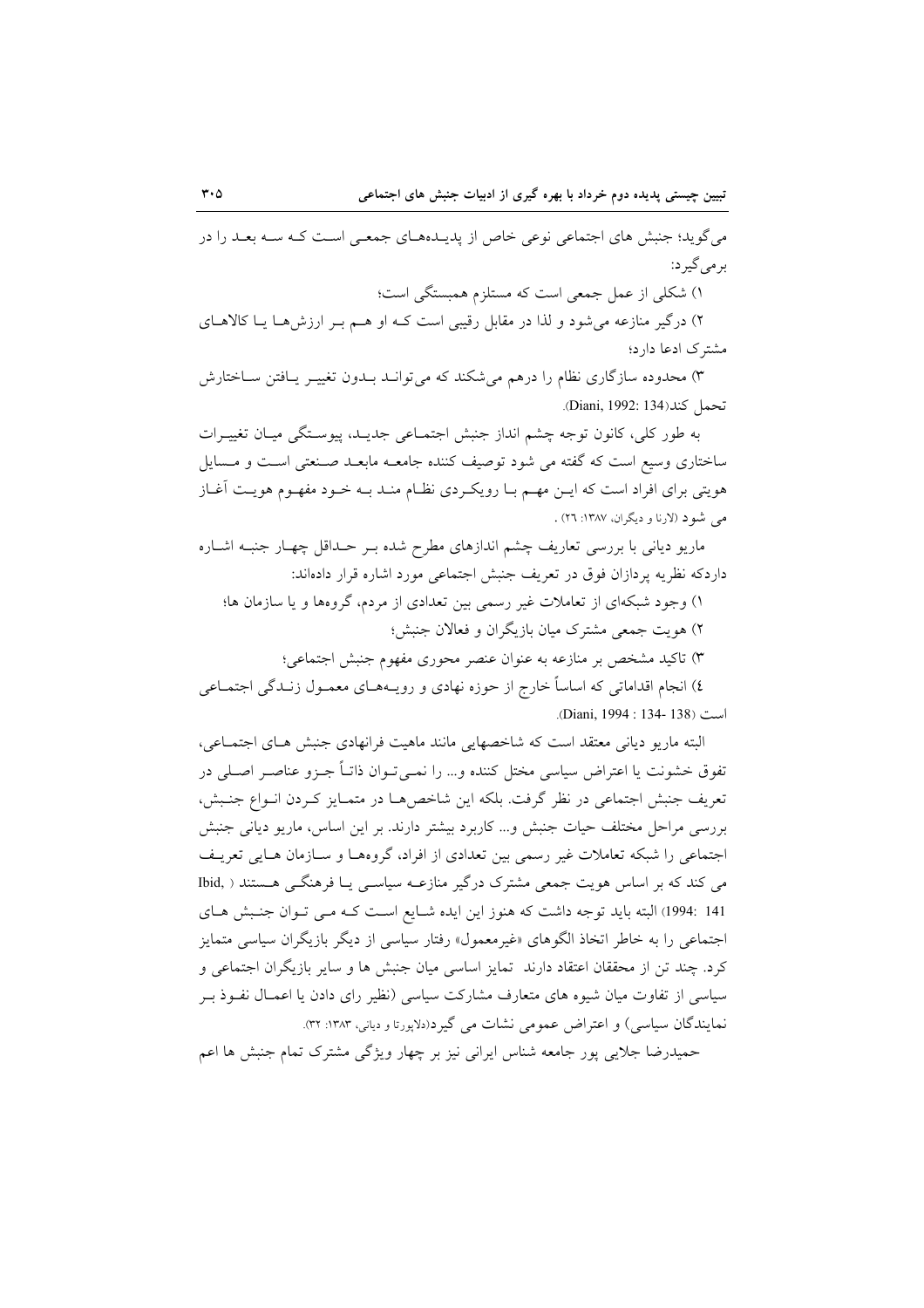از متعارف و جدید به قرار زیر تاکید می کند:

۱) جنش ها حول محور یک یا چند تضاد و شکاف در جامعه شکل می گیرند مانند شکاف سياسي، جنسيتي، قومي ، طبقاتي؛

۲) آموزهها، ایدهها و شعارهای مشترک باید شکل گرفته باشد و هواداران جنبش در جریان قبول و استقبال از این آموزهها نسبت به یکدیگر احساس آگاهی، هویت و همبستگی کنند؛

۳) روابط میان طرفداران جنبش فقط به احزاب، نهادها و سازمان های بـزرگ بوروکراتیک متکی نیست؛ بلکه به شبکه وسیع روابط غیر رسمی در میـان همفکـران، همکـاران و دوسـتان اتکای اساسی دارد. به بیان دیگر وجود شبکههای غیر رسمی از ویژگی های اصلی جنبش هـای اجتماعی است. ولی این امر مانع از آن نمیشود که نهادهای دولتی و حزبی به جنبش نپیوندند؛

٤) در تمام جنبش ها بايد امكان شكلي خاص از اعتراض جمعي و سياسـي وجـود داشـته باشد. معمولاً امکان این اعتراض وقتی فراهم می شود که یا ساختارهای دولت اجازه فعالیت بـه جنبش ها را بدهد یا دولت ضعیف باشد و قادر به کنترل فعالیت جنبش ها نباشد و یـا نیـروی ناشی از بسیج مردمی جنبش چنان قوی باشد که دولت نتواند آن را کنترل کند (جلایی پـور،۱۳۸۱:  $Y - \Lambda Y$ ).

به نظر میرسد که جلایی پور نیز به تأسی از دیانی، ماهیت فرانهـادی را ویژگــی ذاتــی در تعريف جنبش اجتماعي قلمداد نمي كند و تنها بر امكان اعتراض تاكيد دارد. البته مي تـوان بــا بهره گیری از نظرات افرادی چون بلومر بین جنبش های عام و خاص تفکیک قائل شد. از نظر بلومر، جنبش های عام تلاشهایی ناهماهنگ است که جهتی عام دارند؛ طولانی مدت و مستمر هستند و معمولاً فاقد رهبری می باشند و تنها نمودی از اعتراض یا ترسیم جامعـه ای ایــده آل هستند. در مقابل در جنبش های خاص، اهداف، رهبری، اعضاء و تقسیم کار مشخص به چشم مي خو ر د (110-110). Blumer, 1955:

یکی دیگر از تقسیم بندی های جنبش های اجتماعی که بسیار متداول است؛ تقسیم جنبشهای اجتماعی به جنبش های متعارف و جدید است

## – جنبش های اجتماعی جدید و متعارف

ملاک عمده تقسیم بندی جنبش ها به متعارف و جدید، ویژگیهای جنـبش از یـک ســو و زمینه اجتماعی که این جنبش ها در آن واقع میشوند از سوی دیگر است. کیت نش مهم تـرین ویژگی جنبش های جدید اجتماعی را به شرح زیر خلاصه میکند: ۱– غیر ابزاری: یعنی بیان کننده علایق و نگرانیهای جهان شمول و اغلـب اعتــراض آمیــز نسبت به وضعیت اخلاقی و نه نماینده منافع مستقیم گروههای اجتماعی خاص؛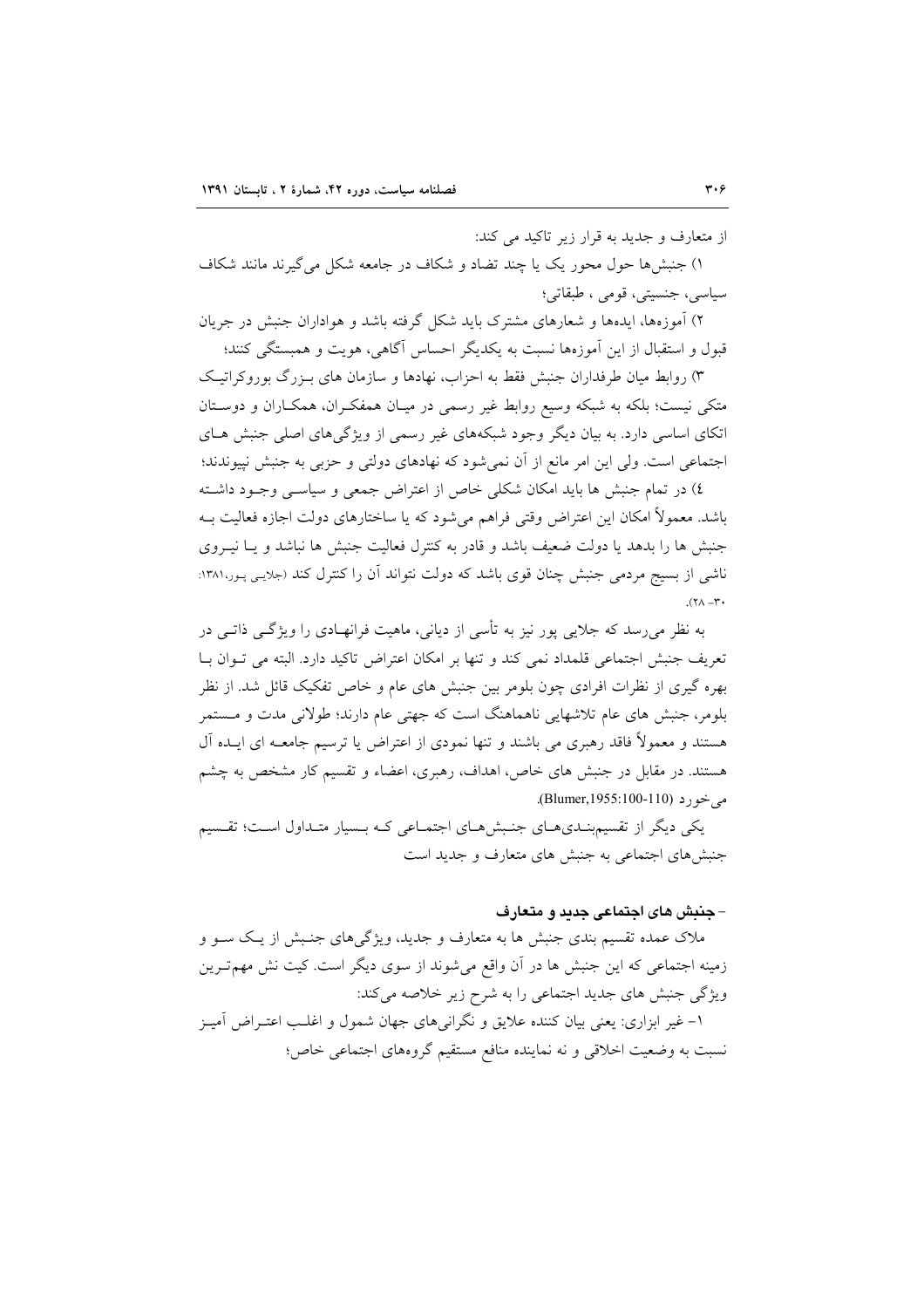۲– جهت گیری این جنبش ها بیشتر به سوی جامعهٔ مـدنی اسـت و نــه دولـت:الـف. ایــن جنبش ها نسبت به ساختارهای بوروکراتیک متمرکز بدگمان هستند و بـه سـوی تغییـر عقایـد عمومی جهت گیری شدهاند و نه تغییر نهادهای حاکم؛ب این جنبش ها بیـشتر بـه جنبـههـایی نظیر فرهنگ، شیوه زندگی و مشارکت در سیاست اعتراض سمبولیک توجه دارند تا بـه ادعــای حقوق اجتماعي- اقتصادي؛

٣- اين جنبش ها به شيوههاي غير رسمي، باز و انعطاف پذير سازماندهي شدهاند و حداقل در برخی از ابعاد از سلسله مراتب، بوروکراسی و حتی گاهی اوقات قرار دادن شـرایطی بـرای عضويت اجتناب مي كنند.

٤- ايـن جنـبش هـا بـه شـدت بـه رسـانههـاي جمعـي متكـي هـستند و از طريـق أنهـا درخواستهایشان مطرح می شود؛ اعتراضاتشان نمایش داده می شود و اندیـشههایـشان برای تسخیر اندیشه و احساس عمومی به گونهای موثر بیان مهی شوند(نش، ۱۳۸۳: ۱۳۲-

جلایی پور مهمترین تفاوتهای جنبشهای متعارف و جدید را به این شرح خلاصه می کند: – گفتمانهای جنبش های جدید برخلاف نمونه متعارف برای همه امور نسخه نمی پیچـد و اهداف، راهكارها، برنامهها و مطالبات محدودتر را دنبال مي كند؛

– در جنبش های جدید، هویت یابی اعضا فی نفسه امری مطلوب و خود، عین هدف است. در حالی که در جنبش های متعارف، این تضاد در منافع هواداران و مخالفان جنـبش اسـت کـه نقش محوري پيدا مي کند؛

– تشکلها و سازمان های جنبش های جدید اغلب غیر متمرکز، پراکنده و کوچک هستند و به راحتی می توان عضو این جنبش هـا شـده و یـا از أنهـا خـارج شـد؛ در صـورتی کـه در جنبش های متعارف سازماندهی شدید بوده و هر کسی به راحتی نمی توانـد بـه عـضویت ایـن جنبش ها درآيد؛

- در شرایطی که رابطه جنبش با مخالفانش حاد می شـود، کـاربرد شـیوههـای تـاکتیکی و مبارزاتی جنبش اجتماعی جدید «ماننـد تحـریم یـا مـشارکت فعـال در انتخابـات، اعتـصابات، تظاهرات، نشستهای عمومی، روپارویی با نهادهای مخالف جنبش» از جنبش هـای متعـارف متفاوت است و بیشتر جنبه سمبولیک دارد. به بیان دیگر در شرایط حاد، جنبش هـای متعـارف معمولاً به اعمال چريکي روي مـي آورنـد و جنـبش هـاي جديـد بــه نافرمـاني مـدني توسـل مي جو پند(جلايي يور، ۱۳۸۱: ۲۵-۲٤).

دومین عاملی که بستر تفکیک جنبش های اجتماعی جدید و متعـارف را فــراهم مــی[ورد؛ بستر اجتماعی است که جنبش های اجتماعی جدید در آن واقع شدهاند. معدودترین نگرش هـا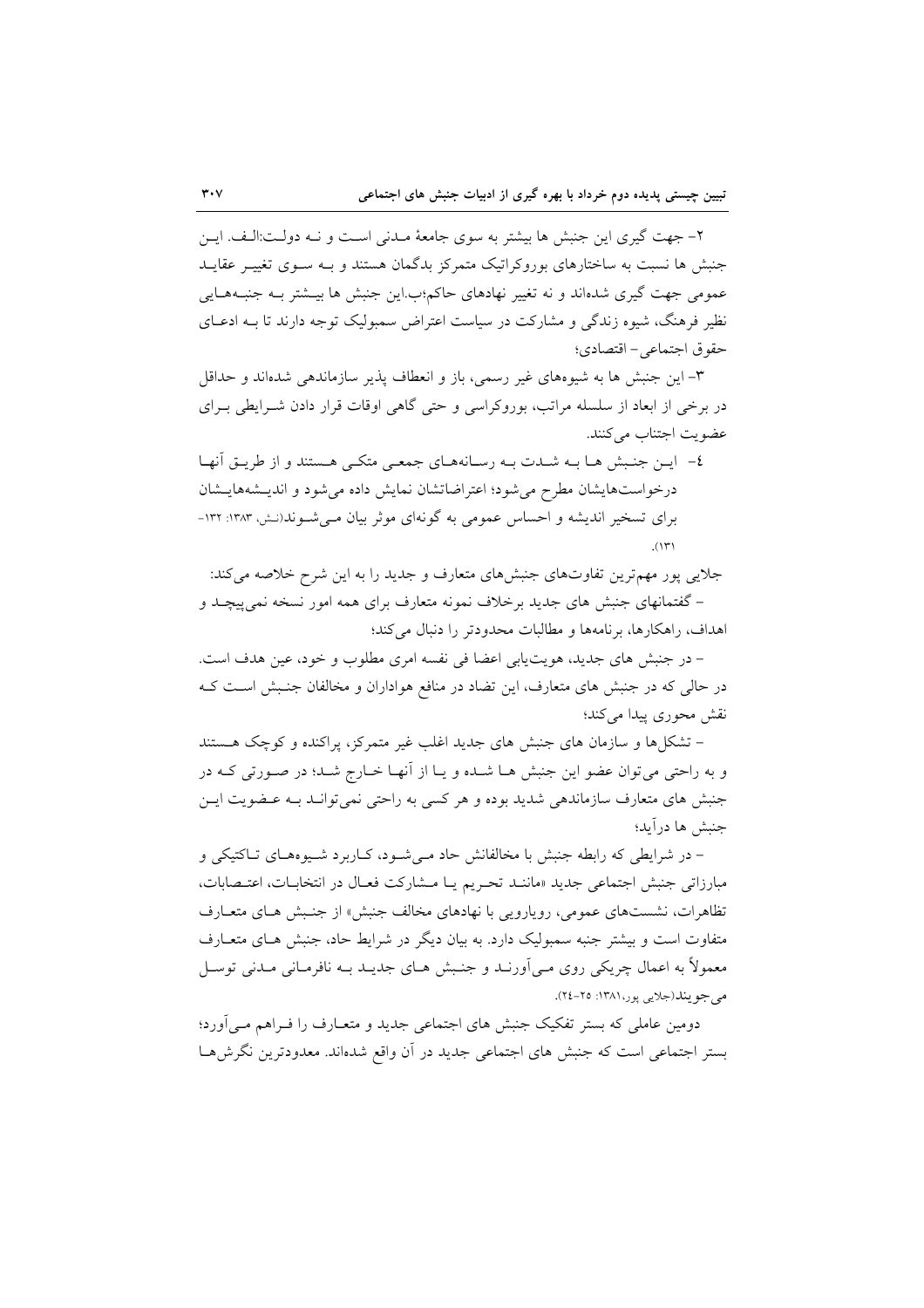در مورد این بستراجتماعی جدید، به آن بر حسب تغییـر در سـاختار طبقـاتی جوامـع سـرمایه داری پیشرفته نگاه میکنند. وسیع ترین نگرش۵ا نیز جنـبش هـای اجتمـاعی را بـه دگرگـونی جامعه از مدرنیته صنعتی به پساصنعت گرایی و پسا مدرنیته ارتباط می دهند(نش، ۱۳۸۳: ۱۳٤).

با این حال، مطالعات اخیر نشان می دهد که برخی از ویژگی هـای جنـبش هـای جدیـد را می توان در جنبش های متعارف در دو قرن گذشته در جوامع نوین مشاهده کرد.ایــن مطالعــات جدید همچنین نشان میدهد که جنبش های متعارف و جدید از هر دو نوع سازماندهی، یعنبی شبکههای غیـر رسـمی روابـط اعـضا و سـازماندهی وسـیع و جزئـی برخوردارنـد. ولـی در جنبش هـاي متعـارف تأكيــد بيــشتر بــر احــزاب و ســازمان هــاي رســمي جنـبش اســت و در جنبش های جدید تأکید بیشتر بر شبکه روابط غیر رسمی هواداران است(جلایی پور، ۱۳۸۱: ۲۹).

## – چىستى پدىدە دوم خرداد

در این بخش به دنبال آن هستیم تا چیستی پدیده دوم خرداد را مورد بررسی قرار دهیم. در این راستا ابتدا به ادعای افرادی می پردازیم که پدیده دوم خرداد را جنبش اجتماعی میدانن و افرادی که اطلاق جنبش اجتماعی بر آن را مورد انتقاد قرار مـیدهنـد. سـیس بـا رجــوع بــه مباحث نظری جنبش های اجتماعی به نتیجهگیری می پردازیم.

شاید یکی از مهمترین جامعه شناسانی که بر پدیـدهٔ دوم خـرداد عنـوان جنـبش اجتمـاعی اطلاق می کند، جلایی پور باشد. جلایی پور پس از برشـمردن چهـار ویژگـی عمـده جنـبش اجتماعی که عبارتند از وجود شکاف یا تضاد، شکل گیری گفتمانی بر مبنای ایــن شــکاف کــه باعث ایجاد همبستگی می شود؛ وجود شبکههای غیر رسـمی و وجـه اعتراضـی مـی گویــد کـه پدیده دوم خرداد هر چهار ویژگی جنبش های اجتماعی را دارد:

اولاً) حرکتی جمعی است که حول شکاف سیاسی طرفــداران مردمــسالاری و مخالفــان آن شكل گرفته است؛

ثانیاً) هواداران این جنبش اجتماعی با قبول و استقبال از آموزههای گفتمـان دموکراســی بــا یکدیگر همکاری و احساس همبستگی و هویت می کنند؛

ثالثاً) این جنبش به رغم اعمال محدودیتهای شدید از ناحیه مخالفانش، از شـبکه ای وسـیع از روابط جمعی غیر حکومتی برخوردار است. تــشکلهای سیاســی ایــن جنـبش در ۱۸ گــروه سیاسی موسوم به دوم خردادی خلاصه نمی شود. گفته می شود از سال ۱۳۷٦ به بعد حـدود ده هزار تشکل مدنی به ثبت رسیده است که اغلب آنها از گفتمان دموکراتیک جنـبش دوم خـرداد دفاع می کنند؛

رابعاً) وجه اعتراضي اين جنبش بارها در روزهاي انتخابــاتي ماننــد «دوم خــرداد ١٣٧٦، ٢٩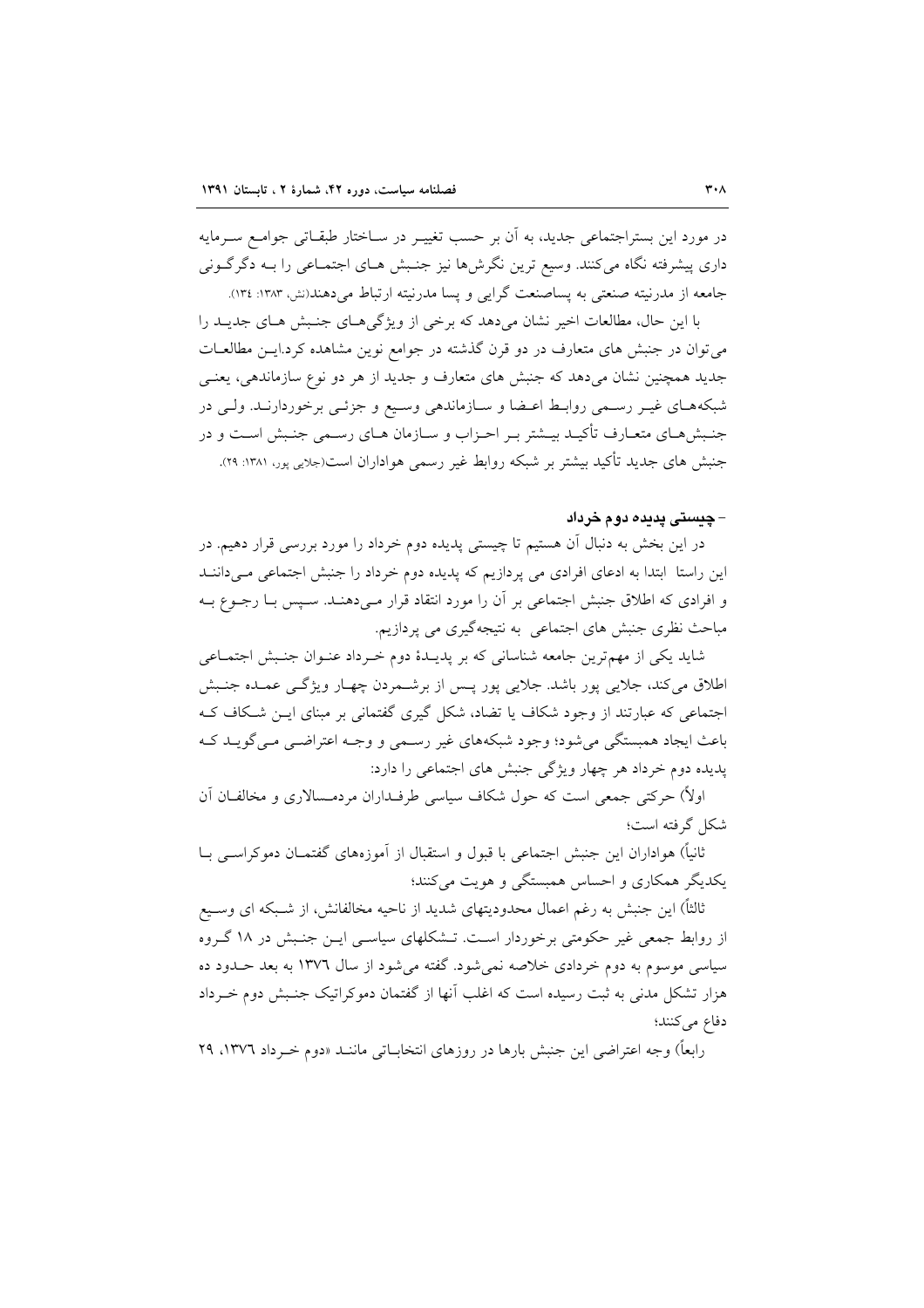بهمن ١٣٧٨، ١٨ خرداد ١٣٨٠ » و نتايج غيرمنتظره آنها نمايان شده است(جلايي پور،١٣٨١: ٣١-٣٠). البته باید توجه داشت که در میان افرادی که پدیدهٔ دوم خـرداد را جنـبش اجتمـاعی تلقـی

مي كنند، نيز اختلاف نظرهايي وجود دارد. به عنوان مثـال، خــشايار ديهيمــي، دوم خــرداد را در قالب جنبش های کلاسیک تقسیم میکند. ولی جلایی پور اَن را تلفیقی از جنبش های جدید و کلاسیک مے داند.

خشایار دیهیمی با تأکید بر این که جنبش های جدید اجتماعی در جوامع دموکراتیک رخ می دهند و ناظر به اصلاحاتی برای حـذف تبعیـضات مـی باشـند؛ در حـالی کـه جنـبش هـای کلاسیک معطوف به تغییر ساختار هستند؛ جنبش دوم خرداد را جنبشی کلاسـیک مـی(دانــد. از نظر دیهیمی در جنبش های کلاسیک، سازمان و رهبری باید نقشی فوقالعاده داشته باشد. حال آنکه جنـبش کلاسـیک دوم خـرداد بــه دلیــل ضـعف ســازماندهی و رهبـری دچـار تــشتت و سر درگمی شد(جلایی یور و دیهیمی، ۱۳۸۱: ۱۱-٤).

از نظر جلایی پور، جنبش اجتماعی دوم خرداد دو لایه دارد که ویژگیهای یک لایه اَن بــا ویژگیهای جنبش های متعارف و ویژگیهای لایه دیگر با جنبش هـای جدیـد نزدیکـی دارد. یک لایه که «به جنبش دوم خرداد معروف است» مانند جنبش های متعـارف اسـت؛ زیــرا اولاً، جامعه ایران در وضع دوقطبی است؛ از یک طرف هواداران کنترل سمتها قرار دارند و از سـوی دیگر بیست میلیون نفر از مردمی که از کاندیداتوری خاتمی دفاع کردند. انتخاباتی کـه پـس از دوم خرداد برگزار شد(۱۳۸۰– ۱۳۷۲) هم تداوم این الگو را نشان میدهـد. ثانیــاً، اگــر چــه در جامعـهٔ ايـران بخـشي از سـازوكار دموكراسـي پارلمـاني وجـود دارد؛ ولـي بـه دليـل وجـود نظارتهایی بر سازوکار انتخابات، وضعیتی پدید آمده که لایه اول جنسش اجتمـاعی ایـران بـه سوی نمونههای جنبش های متعارف نزدیک تر شـود. ثالثـاً، ایــن جنـبش ماننــد جنـبش هــای متعارف به دنبال کسب حقوق برابر سیاسی است. از طرف دیگـر، لایــه دوم جنـبش اجتمــاعی ایران با ویژگیهای جنبش های جدید همراه است؛ زیرا اولاً، این جنبش متکی به شبکه عظـیم روابط جمعی و غیر رسمی در میان اقشار جوان و جدید جامعه است. بخشی بزرگ از جوانـان جامعه زیر بار شیوههای زندگی نمی روند که از طریق نهادهای رسمی تبلیغ می شود و مقاومت می کنند. این مقاومت خودانگیخته است و ماهیت فرهنگی – اجتماعی دارد؛ ولی در واکـنش بـه تحمیل تبلیغاتی رسمی یک شیوه زندگی، این مقاومت فرهنگی و اجتماعی بعد سیاسی هم پیدا كرده است. جلايي يور، محتواي لايه دوم جنبش را شامل ۹ خـرده جنـبش اجتمـاعي جوانــان، زنان، مخدوفان لائيک، سبز، فرهنگي قومي، حقـوق بــشر، حاشـيه نــشينان شــهري، محرومــان اداری، ایرانیان خارج از کشور می داند(جلایی پور، ۱۳۸۱: ۳۵-۳۰).

اگر چه برخی افراد به ویژه طرفداران دوم خرداد و نظریه پردازان آن، نام جنبش اجتمــاعی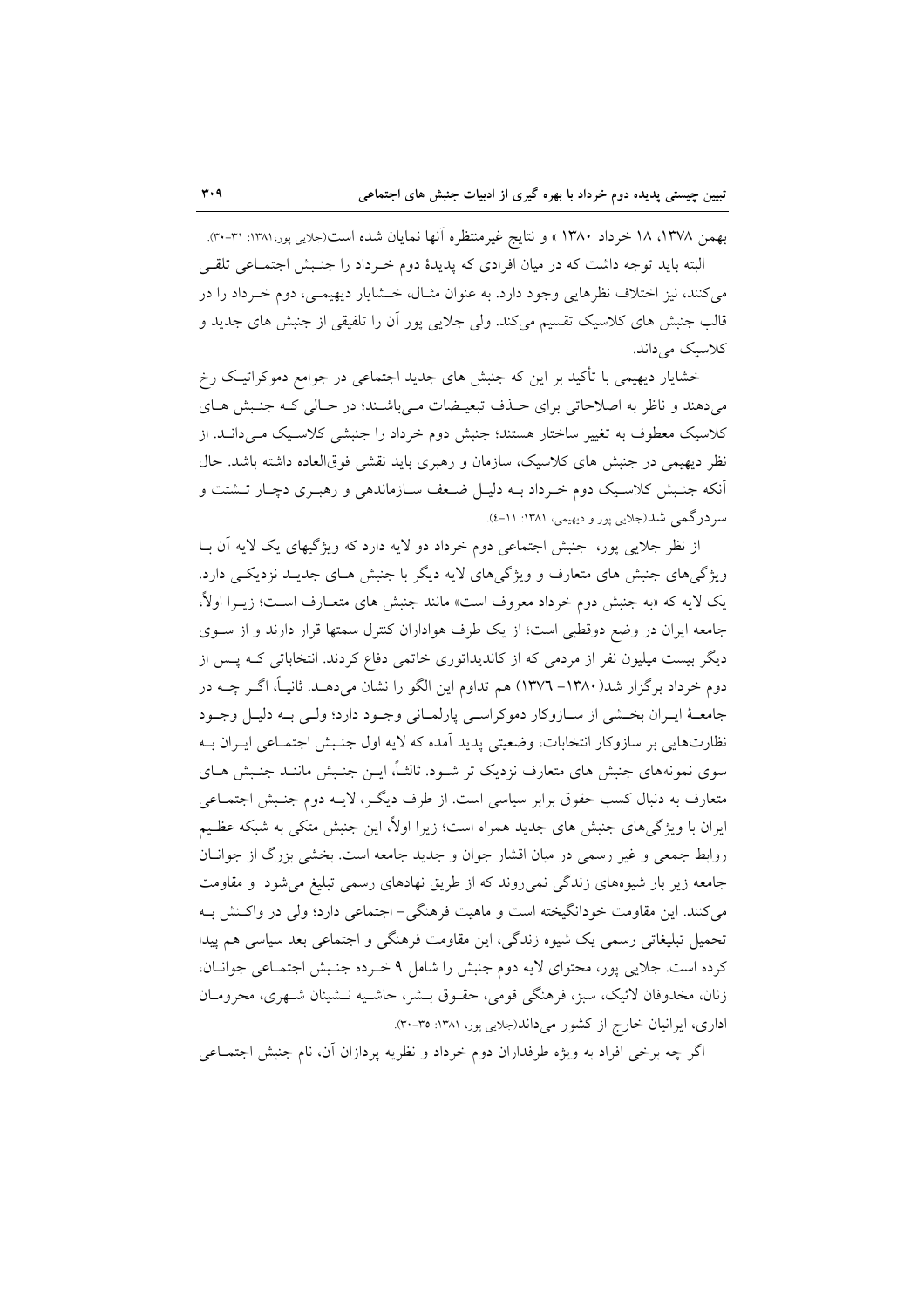را بر پدیده دوم خرداد اطلاق میکنند؛ ولی برخی دیگر اطـلاق واژه جنـبش اجتمـاعی را بـر یدیده دوم خرداد مورد انتقاد قرار داده و تأکید می کنند که پدیده دوم خرداد تمام ویژگے هـای جنبش اجتماعی را ندارد. مهرداد مشایخی با اشاره به چهار معیار مطروحه از سوی جلایی پـور (شکاف سیاسی/ گفتمان/ شبکههای غیر رسمی و وجــه اعتراضــی) مــی گویــد: "امـروزه کــاملاً مشخص است که جبههٔ دوم خرداد ارتباط قابل توجهی با آن ده هـزار تـشکل مـدنی بـه ثبـت رسیده نداشت؛ حداقل هیچ نشانهای دال بر این امر موجود نیست. فراموش نکنیم کـه حـدود یک سال و نیم پس از این اظهار، شماری از نمایندگان اصلاح طلب مجلس در اعتراض بـه رد صلاحیتشان در هفتمین دوره انتخابات مجلس دست به تحصن زدنـد و بـا بـی|عتنـایی همـین نیروها و تشکلهای مدنی مواجه شدند. ثانیاً، چگونه آقای جلایی پور دعوت صرف به شرکت در انتخابات «روشهای کـاملاً نهادینـه و رسـمی» را بـا وجـه اعتـراض ایـن جنـبش یکـسان می انگارد؟ برعکس حرکت دوم خرداد هیچگاه نه درصدد سازماندهی این نیروهـای اجتمـاعی برأمد و نه در اعتراضهاشان شرکت کرد و نه از أنهـا دعــوت بــه اعتــراض ســازماندهـي شــده مسالمت آميز كرد"(مشايخي، ١٣٨٦: ٥٨-٥٧).

مشایخی راجع به ماهیت پدیده دوم خرداد میگویــد: "دوم خــرداد پویــشی بــود مملــو از ظرفیتها، امکانات و انرژیهای رهـا شـده بـرای ایجـاد جنـبش عظـیم اجتمـاعی در جهـت نوسازماندهی کشور، گسترش دموکراسی و رفع یا کاهش تبعیضها. امـا ایــن ظرفیـت بنــا بــه دلایلی از یک پروژه تحقق نیافته اصلاح نظام از درون حکومت فراتر نرفت و به جنبش اصلاح طلبانه فرا نرویید. این پدیده نه جنبش اجتماعی که تلاشی گسترده در درون ســاختار حکــومتی بود که فرصتهایی را برای خرده جنبش های ورای خود ایجاد کرد بدون آنکه قادر بـه تـداوم این فضا و یا ارتباط گیری معناداری با این حرکتها شود"(مشایخی، ۱۳۸۲ : ۰۰-۰۰).

به طور کلی، عمده افرادی که پدیدهٔ دوم خرداد را جنبش اجتماعی اصـیل نمـیداننـد؛ بـر شکاف میان نخبگان دوم خردادی «جبههٔ دوم خرداد» و بدنه اجتماعی دوم خرداد «دانـشجویان و روشنفکران و در نگاهی وسیع تر طبقه متوسط جدید» و فقدان تعامل و پیوند اندام وار میـان آن دو؛ بکارنگرفتن شیوههای اعتراضی غیر نهادی و محدود بودن کنش جمعـی بـه شــرکت در انتخابات تأكيد كرده و اين عوامل را بسترساز ناكامي اين حركت معرفي مي كنند. البته برخـي از افراد که پدیده دوم خرداد را ذیل جنبش های اجتماعی تعریف کرده اند نیز بر برخی ویژگی های فوق تاکید کرده اند. به عنوان مثال، قوچانی درباره محدود بودن کنش جمعی بـه شـرکت در انتخابات میگوید که اصلاح طلبان طی پنج سال اخیر ثابت کردهاند که همه راههای آنان به انتخابات ختم می شود. هیچ گروه یا نهاد سیاسی را نمی توان یافت که تنهـا پـای صـندوق هـای رای با بدنه اجتماعی خویش ملاقات کند. چپهای انتخاباتی (از حزب مشارکت تا کارگزاران)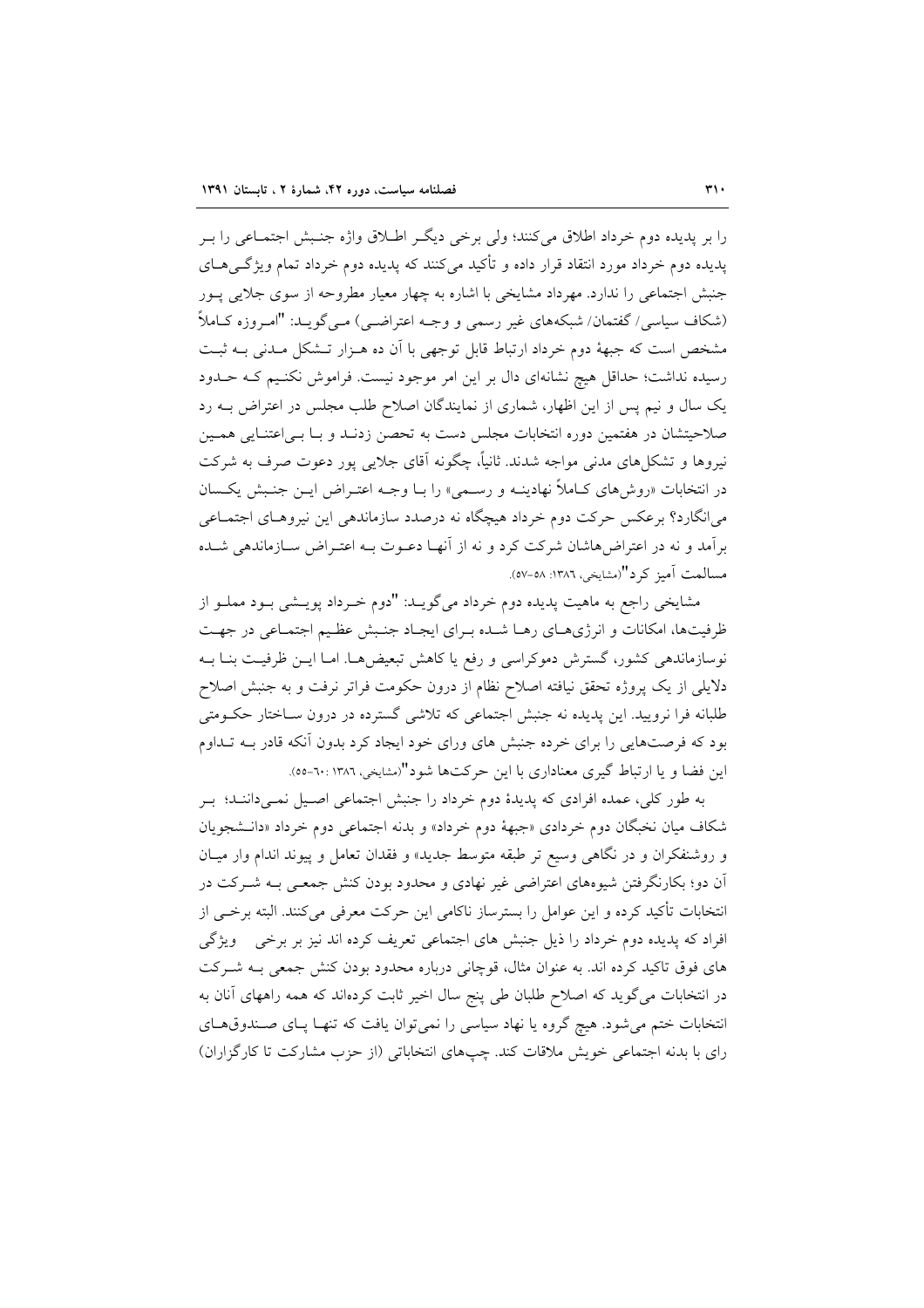در پنج سال گذشته (۱۳۸۱–۱۳۷۲) سرگرمتر از آن بودند که وعده کنگـرمای را بگذارنــد. ایــن اشتغالات شریف اما نه بحرانهای زاده شده بوسیله محافظهکاران بود و نه درگیری های ناشبی از ورود به نهادهای اجرایی. بلکه همه در عبـارت انتخابـات «ایــن اســم اعظــم اصــلاحات در عصرما» تلخیص می شد(قوچانی، ۱۳۸۱ : ۱۵۰-۱٤۹). پرویز پیران جامعه شناس ایرانی نیز به کمرنگی رابطه بدنه و رهبــری جنــبش و عــدم شـکل2یـــری نهادهــا و ســازمان هــایی اشــاره دارد کــه جنبش های اجتماعی را در عین سرزندگی، نهادینه و صاحب سازمان می کننـد (پیـران ١٣٨٢ :٤٧). مهدوی نیز تاکید می کند که سازمان های اصلاح طلب از حلقـههـایی بـه شــدت متنــوع ولــی محدود از یکطرف و هـواداران و رایدهنـدگان از طـرف دیگـر تـشکیل شـده بودنـد و ایـن سازمان ها برغم تنوعها، همه سازمان های سیاسی نخبهگرایی باقی ماندند که هیچ یک قــادر بــه . بسبج عمومي نبود (Mahdavi, 2006: 16)

در این میان، سوال حائز اهمیت این است که آیا کمرنگے ارتبـاط و وجـود شـکاف بـین جبهه دوم خرداد و بدنه اجتماعی دوم خرداد و همچنین محدود بودن کنش جمعی بـه شـرکت در انتخابات، اطلاق مفهوم جنبش اجتماعی بر پدیده دوم خرداد را بــی معنــی مــی ســازد؟ بــه عبارت بهتر آيا وجود رهبري و سازماندهي – در قالب جبهه دوم خرداد– مشخصه هـاي ذاتـبي جنبش اجتماعی است یا نه؟ همانطور که گفتیم در ارتباط با جنبش اجتماعی تعاریف متفاوت وجود دارد. اگر تعاریف کلاسیک جنبش های اجتمـاعی ماننـد ترنـر و کیلیـان را کـه در آنهـا رهبری و سازمان نقش بنیادی دارند، مدنظر قرار دهیم؛ اطلاق مفهوم جنبش اجتماعی بر پدیده دوم خرداد با مشکل مواجــه مــی شــود. امــا همــان طــور کــه گفتــيم ايــن ويژگــیهــا در تمــام جنبش های اجتماعی الزاما صدق نمی کند؛ اگر تعریف بلومر در باره جنبش هـای عـام را در نظر بگیریم که این جنبش ها جهتی عام دارند و طولانی مدت و بی رهبری و تجلی اعتراضـی کلی هستند، در این صورت، نقش سازماندهی و شبکه های قدرتمند کمرنگ می شـود. عــلاوه بر این در جنبش های جدید اجتماعی و همچنین تعریف مفهومی دیانی نیز رهبـری و ســازمان عنصر بنیادی محسوب نمی شوند. در واقع شاید بتوان فقدان سازماندهی و رهبـری را حــداکثر جنبه ای از ضعف جنبش نامید. بر این اساس است که حجاریان، جنبش دوم خرداد را جنبـشی بی سر معرفی و این عامل را از نقاط ضعف این جنبش تلقی می کرد (حجاریان،رویداد، ۱۰ آبان ۱۳۸۱).

در ارتباط با ضرورت وجود کـنش فرانهـادي نيـز همـانطور کـه اشـاره شـد، در تعـاريف جنبشهای اجتماعی تفاوتهایی وجود دارد. اگر تعریف بسیاری از محققان مانند چارلز تیلـی را ملاک قرار دهیم که بر اساس آن کنش فرانهادی ویژگی ذاتـی در تعریـف جنـبش اجتمــاعی است؛ در این صورت اطلاق عنوان جنبش اجتماعی بر پدیده دوم خرداد دشوار می شـود زیـرا کنش جمعی پویش دوم خرداد در شرکت در انتخابات خلاصه می شد. با این حـال بـر چنـین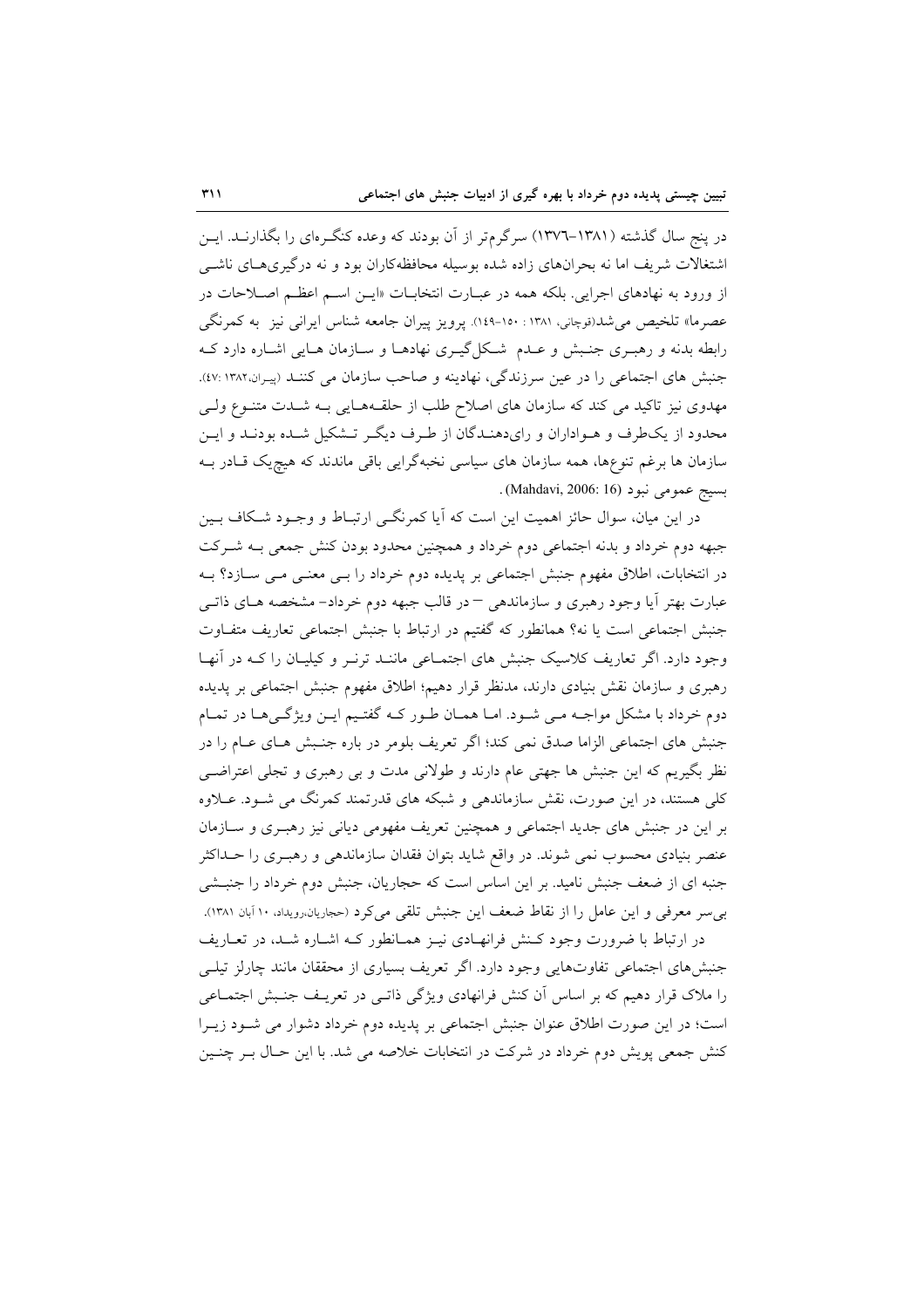رویکردی انتقاداتی وارد است. جلایی پور در پاسخ به افرادی کـه عـدم اسـتفاده از روش هـای غیرنهادی اعتراضی بوسیله جنبش دوم خرداد و محدود ماندن منابع عمل جمعی بـه مـشارکت در انتخابات را مورد نقد قرار می دهند، با تاکید بر ویژگی های منحصر بـه فـرد جنـبش هـای اجتماعی می گوید که نباید با گرته برداری غیـر انتقـادی از ویژگـیهـای جنـبش هـای غربـی، ویژگی های منحصر به فرد جنبش غیر غربی را تخطئه کرد(جلایی پور، ۱۳۸۱: ۷۵-۷۶). علاوه بر این باید در نظر داشت که مطابق تعریف ماریو دیانی، ماهیت فرانهادی را نمی توان مشخصه بنیادی جنبش اجتماعی تعریف کرد. بلکه این عامل در تــشخیص نــوع و مرحلــه جنــبش مفیــد واقــع می شود. همچنین سازمان های جنبش ها می توانند شرکت در انتخابـات را در منبـع عملـشان بگنجانند و چنین کاری آنها را از جنبش کنار نخواهد زد (دلاپورتا و دیانی، ۳۷: ۱۳۸۳). بـه هـر حـال حتی اگر بر فرض، محدود ماندن کنش جمعی به شرکت در انتخابـات را نقطـه ضـعف تلقـی كنيم – البته برخي چون جلايي يور آن را نقطه قوت دانسته اند – ولي اين عامل بــا توجــه بــه تعریف دیانی که ماهیت غیر نهادی را ویژگی بنیادین جنبش تلقی نمی کند؛ مانعی برای جنبش ناميدن پديده دوم خرداد محسوب نمي شود.

در مجموع، با تلقی هایی از جنبش اجتمـاعی کـه در آنهـا رهبـری و ســازماندهی و کــنش جمعی فرانهادی ویژگی ذاتی جنبش اجتماعی محسوب نمی شوند؛ پدیـده دوم خـرداد را مـی توان جنبش اجتماعی تعریف کرد. البته جنبشی بدون سر زیرا که جبهه دوم خـرداد و شـخص خاتمی را نمی توان رهبری جنبش تصور کرد. خشایار دیهیمی در این باره می گوید: "در واقع جنبشی اجتماعی در ایران شکل گرفته – متاثر از تحـولات سـاختاری – اجتمـاعی، و در مقـام عمل و اجرا یک عده متولی آن شدند که این را جنبش دوم خرداد محسوب مـی کننـد. حـالا نسبت و تناسب اَن جنبش اجتماعی با این به اصطلاح گروه دوم خردادی چه هست؟ اَیا گروه دوم خردادی ظرفیت پاسخ گویی به آن جنبش اجتماعی را دارد؟ "(دیهیمی و جلایی پور،۱۳۸۱:).

در واقع دیهیمی بر جنبشی اجتماعی تاکید می کند که بدون سـر بـوده و در عمـل عـدهای متولَّى أن شدند و همین ها نیز أن را به شکست کشاندند. شاید بر این اساس بهتر بتوان فقـدان ارتباط اندام وار بین جبهه دوم خرداد و نیروهای اجتماعی را تحلیل کرد.

در پایان توجه به این نکته لازم است که افرادی که پدیده دوم خرداد را حرکتبی اصلاحی از درون حکومت معرفی می کنند؛ بیشتر به کنش هـای جبهــه دوم خــرداد و منازعـات جنـاح اصلاح طلب نظام با جناح موسوم به محافظه کار یا به عبارت بهتر بیشتر بـه عرصـه سیاسـی و نخبگی توجه می کنند و در واقع در پدیده دوم خرداد، نگاه خویش را معطوف نخبگان کرده و این پدیده را در وجه سیاسی و منازعات جناحی خلاصه می کننـد. در حـالی کـه افـرادی کـه پدیده دوم خرداد را بیشتر جنبشی اجتماعی تعریف می کنند؛ به تحولات و لایههای اجتماعی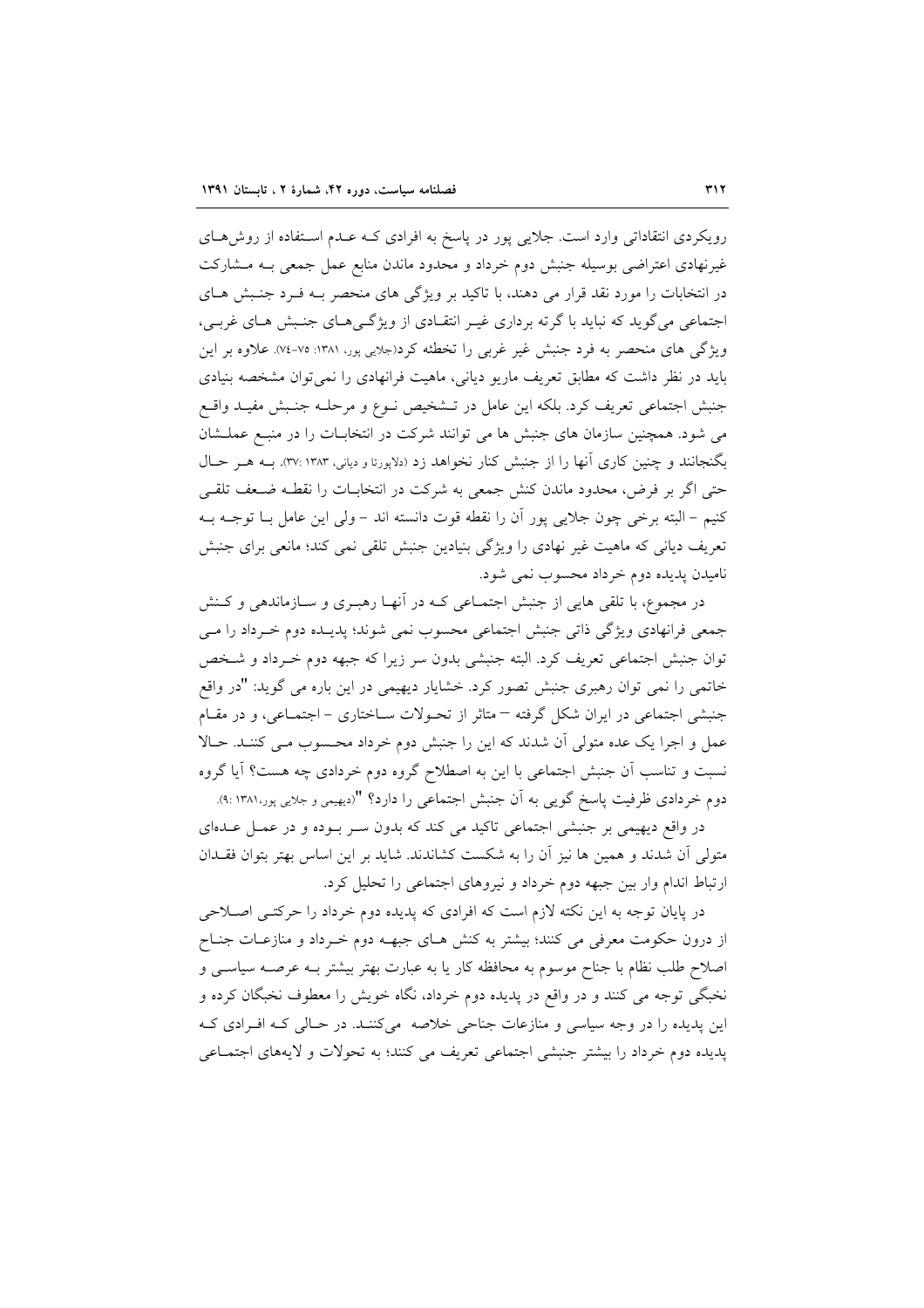توجه می کنند و نقش نیروهای اجتماعی را پررنگتر در نظر مـیگیرنـد. در واقـع دو تلقـی متفاوت "حركت اصلاحي و منازعات جنــاحي" و "جنـبش اجتمــاعي" ريــشه در دو رويكــرد متفاوت دارد که یکی نگاه خود را به سطح نخبگان و دیگری بـه نیروهـای اجتمـاعی معطـوف مے دارد.

#### نتىجە

از مهم ترین مباحث حول پدیده دوم خرداد که کمتر به صورتی نظام مند مورد بررسی قرار گرفته است و خلا بنیادی در مطالعه آن وجود دارد؛ ماهیت و چیستی پدیده دوم خرداد است. مروری بر نظرات گوناگون حاکی از آن است که تعابیری چون انقلاب، غائله سیاسبی، حرکت توده وار، رفتار انتخاباتي، جنبش اجتماعي و حركتي اصـلاحي از درون حكومـت و منازعـات جناحي، مهم ترين تعابير در باره اين يديده هستند. اين مقاله نابسندگي اطـلاق تعـابيري چــون انقلاب، غائله سیاسی، حرکت توده وار و رفتار انتخاباتی بر پدیده دوم خرداد را نمایان کـرد و سپس به این پرسش بنیادی پرداخت که آیا پدیده دوم خـرداد را مـی تـوان جنبـشی اجتمـاعی تلقی کرد و یا این که تحلیل ایـن پدیـده بـر اسـاس منازعـات جنـاحی و اصـلاحات از درون حكومت مناسب تر است. البته دو تلقى متفـاوت "حركـت اصـلاحي و منازعـات جنـاحي" و "جنبش اجتماعي" ريشه در دو رويكرد متفاوت دارد كه يكي نگاه خود را به سطح نخبگــان و دیگری به نیروهای اجتماعی معطوف می دارد. بـه هرحـال، بایـد توجـه داشـت کـه در علـوم اجتماعی آشفتگی مفهومی وجود دارد و تعاریفی متفاوت بر پدیده ای واحد اطلاق مـی شـود. به عبارتی بهتر مدلولهایی متفاوت بر دالی واحد اطلاق می شود که این پدیده در باره جنبش اجتماعی نیز صدق می کند. در برخی از تعاریف از جنبش اجتماعی، نقش سـازمان و رهبـری و بویژه کنش جمعی فرانهادی برجسته می شود که بر اساس این تعاریف، نمبی تـوان پدیــده دوم خرداد را جنبش اجتماعی نامید. زیرا در این پویش، ضعف رهبـری و سـازمان بـه چــشم می خورد و کنش جمعی عمده آن در شرکت در انتخابات خلاصه می شـد. بـا ایــن حـال، در تعاریف دیگر، نقش رهبری و سازمان جنبه بنیادی خود را از دست مـی دهــد و حتــی برخــی کنش جمعی فرانهادی را نیز ویژگی بنیادی جنبش های اجتماعی درنظر نمـی گیـرد. بـا ایـن تعاریف، می توان پویش دوم خرداد را گونه ای جنبش اجتماعی تلقی کرد.

## منابع و مآخذ:

#### الف. فارسى

۱– امیری،جهاندار،(۱۳۸٦)،**اصلاح طلبان تجدیدنظرطلب و پدر خوانده ها**، تهران: انتشارات مرکز اسناد انقلاب اسلامی. ٢- پیران،پرویز (آبان ١٣٨٢)، درباب اصلاح طلبی، مجله آفتاب، شماره ٣١، صفحات ٤٩-٤٤